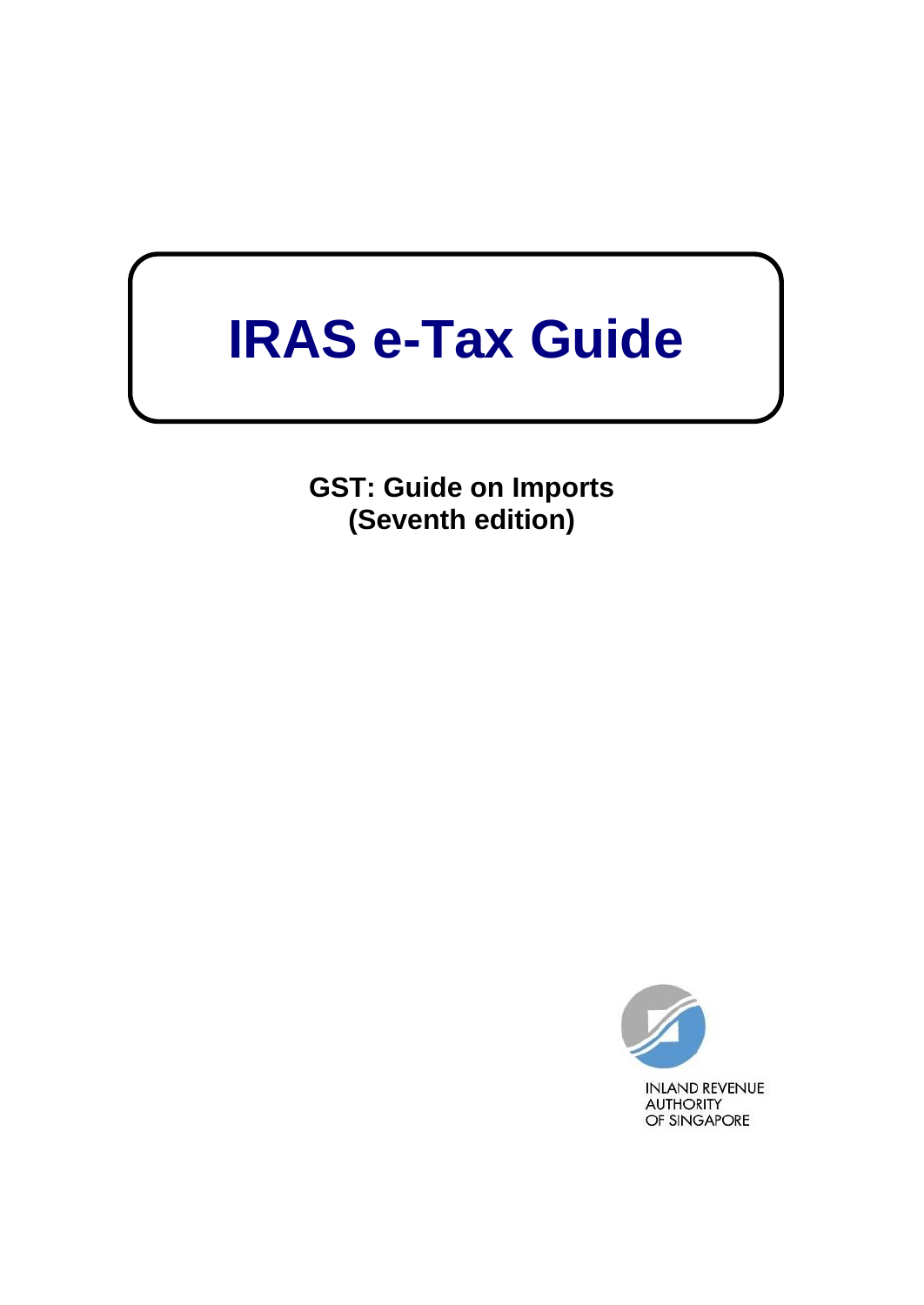Published by Inland Revenue Authority of Singapore

Published on 11 Nov 2021

First edition on 30 Sep 2013 Second edition on 29 Nov 2013 Third edition on 22 Dec 2014 Fourth edition on 13 Jul 2015 Fifth edition on 22 Oct 2019 Sixth edition on 20 Jan 2021

Disclaimers: IRAS shall not be responsible or held accountable in any way for any damage, loss or expense whatsoever, arising directly or indirectly from any inaccuracy or incompleteness in the Contents of this e-Tax Guide, or errors or omissions in the transmission of the Contents. IRAS shall not be responsible or held accountable in any way for any decision made or action taken by you or any third party in reliance upon the Contents in this e-Tax Guide. This information aims to provide a better general understanding of taxpayers' tax obligations and is not intended to comprehensively address all possible tax issues that may arise. While every effort has been made to ensure that this information is consistent with existing law and practice, should there be any changes, IRAS reserves the right to vary our position accordingly.

© Inland Revenue Authority of Singapore

All rights reserved. No part of this publication may be reproduced or transmitted in any form or by any means, including photocopying and recording without the written permission of the copyright holder, application for which should be addressed to the publisher. Such written permission must also be obtained before any part of this publication is stored in a retrieval system of any nature.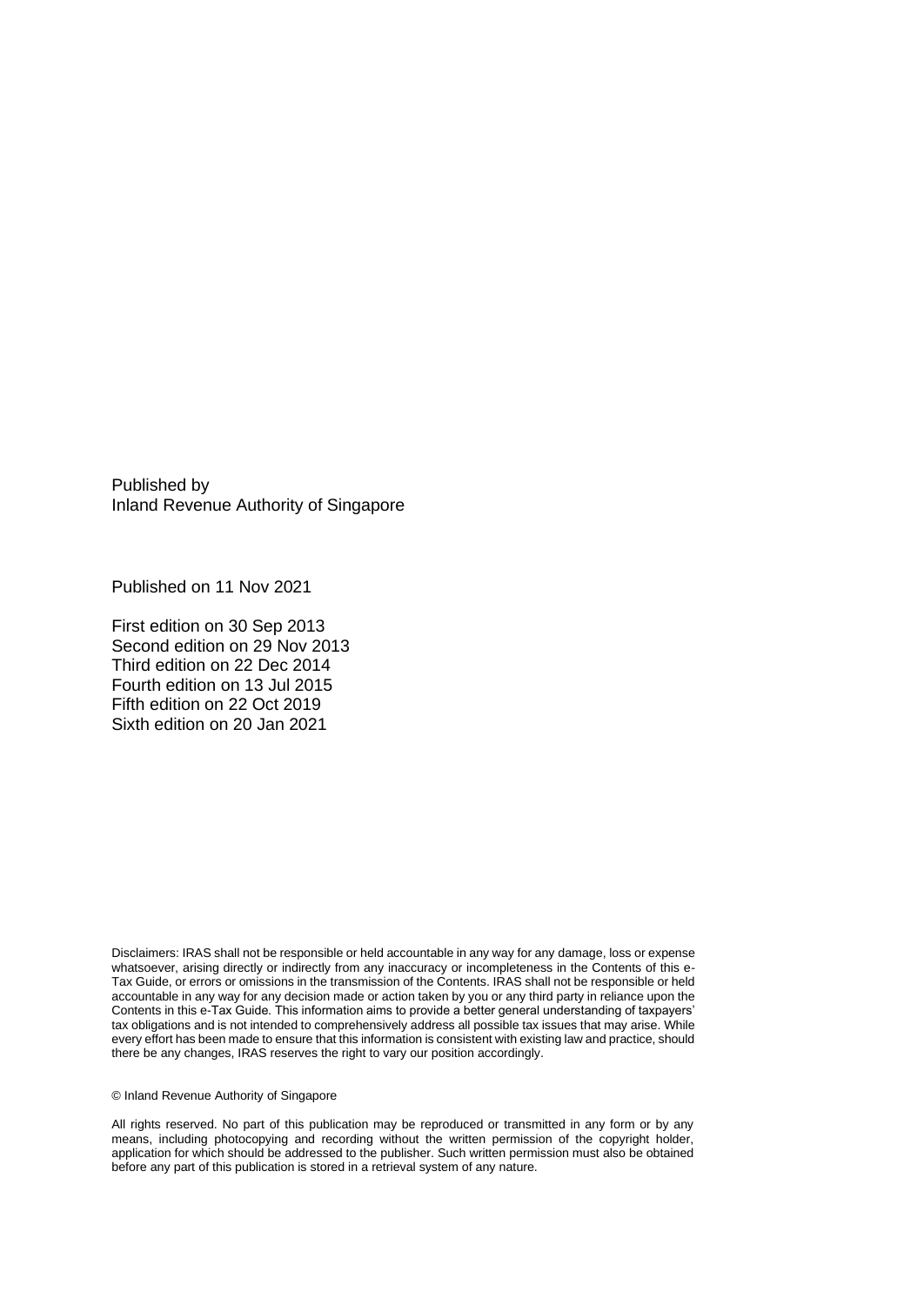# **Table of Contents**

| 1               |                                                                 |  |
|-----------------|-----------------------------------------------------------------|--|
| $\mathbf{2}$    |                                                                 |  |
| 3               |                                                                 |  |
| 4               |                                                                 |  |
| 5               |                                                                 |  |
| 6               |                                                                 |  |
| $\overline{7}$  |                                                                 |  |
| 8               |                                                                 |  |
| 9               | Re-importing goods belonging to local persons or GST-registered |  |
| 10              |                                                                 |  |
| 11              |                                                                 |  |
| 12 <sub>2</sub> |                                                                 |  |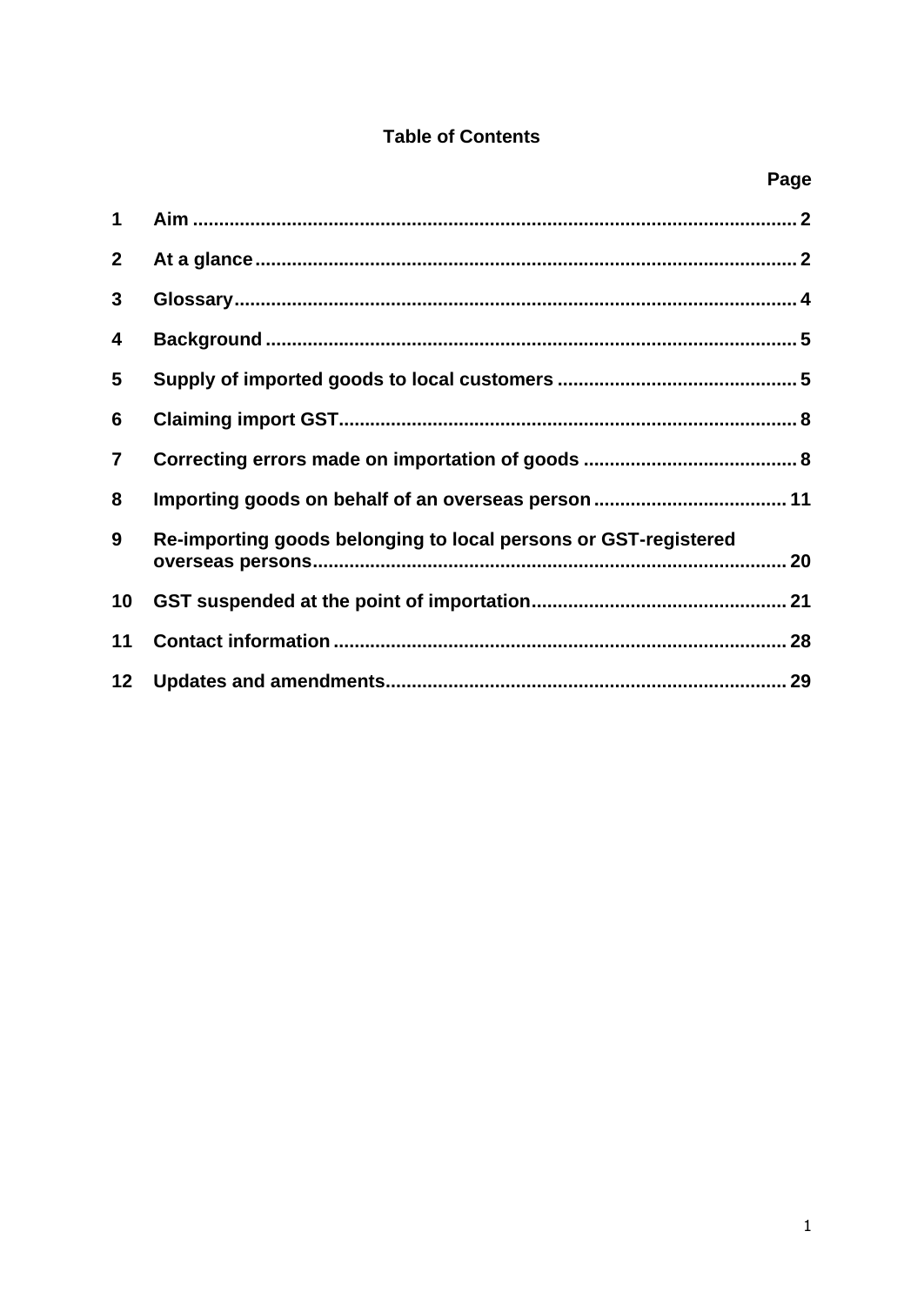# <span id="page-3-0"></span>**GST: Guide on Imports**

# **1 Aim**

#### **The scope of this e-Tax Guide**

1.1 This e-Tax Guide provides details on GST matters relating to importation of goods, including GST reporting requirements and various import related schemes available.

#### **Who should read this guide?**

- 1.2 You should read this guide if:
	- (a) You are GST-registered and import goods for your business; or
	- (b) You are GST-registered and import goods on behalf of overseas persons.

## <span id="page-3-1"></span>**2 At a glance**

## **GST upon importation of goods**

- 2.1 Generally, all goods (except investment precious metals)<sup>1</sup> imported into Singapore are subject to GST, regardless of whether the person importing the goods is GST-registered.
- 2.2 As the importer, you are required to take up the appropriate import permit and pay GST upon importation of the goods into Singapore unless the goods qualify for import relief as explained in paragraphs 10.15 to 10.17 or are investment precious metals.

# **Computation of GST on imported goods**

2.3 Import GST is levied on the taxable value, which includes the Cost, Insurance and Freight (CIF), the customs duty payable (if applicable), commission and other incidental charges<sup>2</sup>.

<sup>1</sup> The import of investment precious metals is exempt from GST since 2012. For more information on the import of investment precious metals, please refer to our e-Tax Guide "GST: Guide on Exemption of Investment Precious Metals (IPM)".

<sup>&</sup>lt;sup>2</sup> Where supplies had taken place prior to goods being removed from customs control, valuation of import GST is to be based on the value of last supply (also usually known as the last selling price) and all other costs, charges and expenses incidental to the sale and delivery of the goods up to the port and place of importation.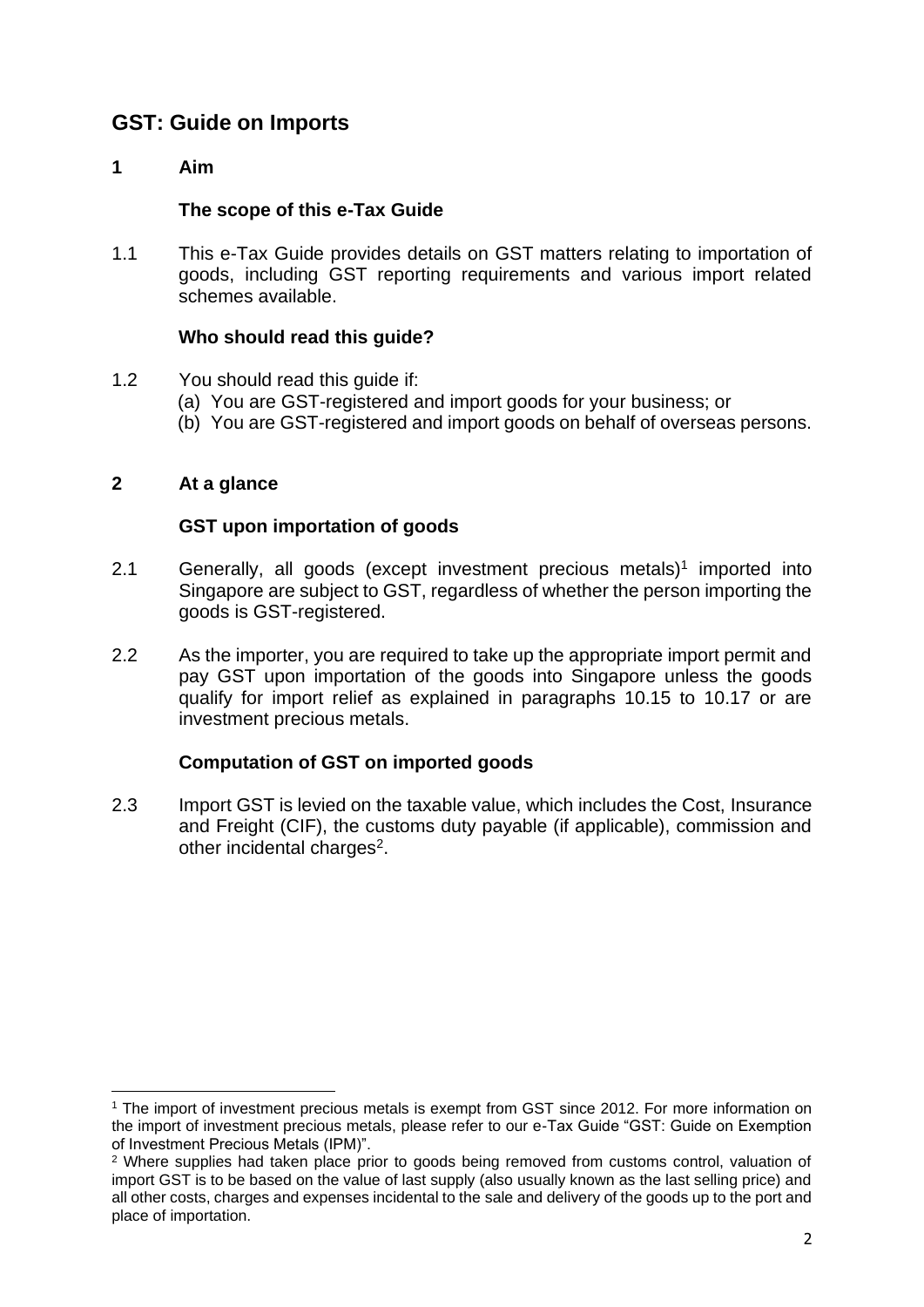| \$10,000.00 |
|-------------|
| \$2,000.00  |
| \$12,000.00 |
| \$3,600.00  |
| \$15,600.00 |
| \$1,092.00  |
|             |

2.4 The value of the imports should be in Singapore dollars. Imported goods expressed in a foreign currency must be converted into Singapore dollars using the prevailing rate of exchange quoted by Singapore Customs<sup>3</sup> at the time of declaration.

#### **Import permit**

- 2.5 You should declare an import payment permit for the importation of dutiable and non-dutiable goods before bringing them into customs territory<sup>4</sup>. The permit declarations are to be electronically submitted through the TradeNet® System<sup>5</sup> to Singapore Customs.
- 2.6 You are required to activate your Unique Entity Number (UEN) with Singapore Customs before making electronic submissions of permits through the TradeNet® System.

# **Payment of GST at the point of import**

- 2.7 All goods which are stored or held in Free Trade Zones (FTZs), Zero-GST/Licensed/Bonded Warehouse and Excise Factories are 'goods under customs control'<sup>6</sup> and they may not be removed except with the permission of the officer of the Singapore Customs. Accordingly, you should pay the import GST to Singapore Customs before the goods are removed from customs control.
- 2.8 GST payment for imports will be made to Singapore Customs through the Inter-Bank GIRO facility. This GIRO arrangement with Singapore Customs is separate from the GIRO arrangement you have with IRAS (if any).
- 2.9 Either you or the declarant (e.g. freight forwarder) must apply to Singapore Customs for the payment of import GST through GIRO.

<sup>&</sup>lt;sup>3</sup> The exchange rates are published on Singapore Customs' website on a weekly basis.

<sup>4</sup> Section 3 of the Customs Act defines "customs territory" to mean Singapore and the territorial waters thereof but excluding any Free Trade Zone.

<sup>&</sup>lt;sup>5</sup> For more information on TradeNet<sup>®</sup> System, please visit website of Singapore Customs [www.customs.gov.sg](http://www.customs.gov.sg/) and [https://www.tradexchange.gov.sg.](https://www.tradexchange.gov.sg/)

<sup>6</sup> Section 3(2) of the Customs Act.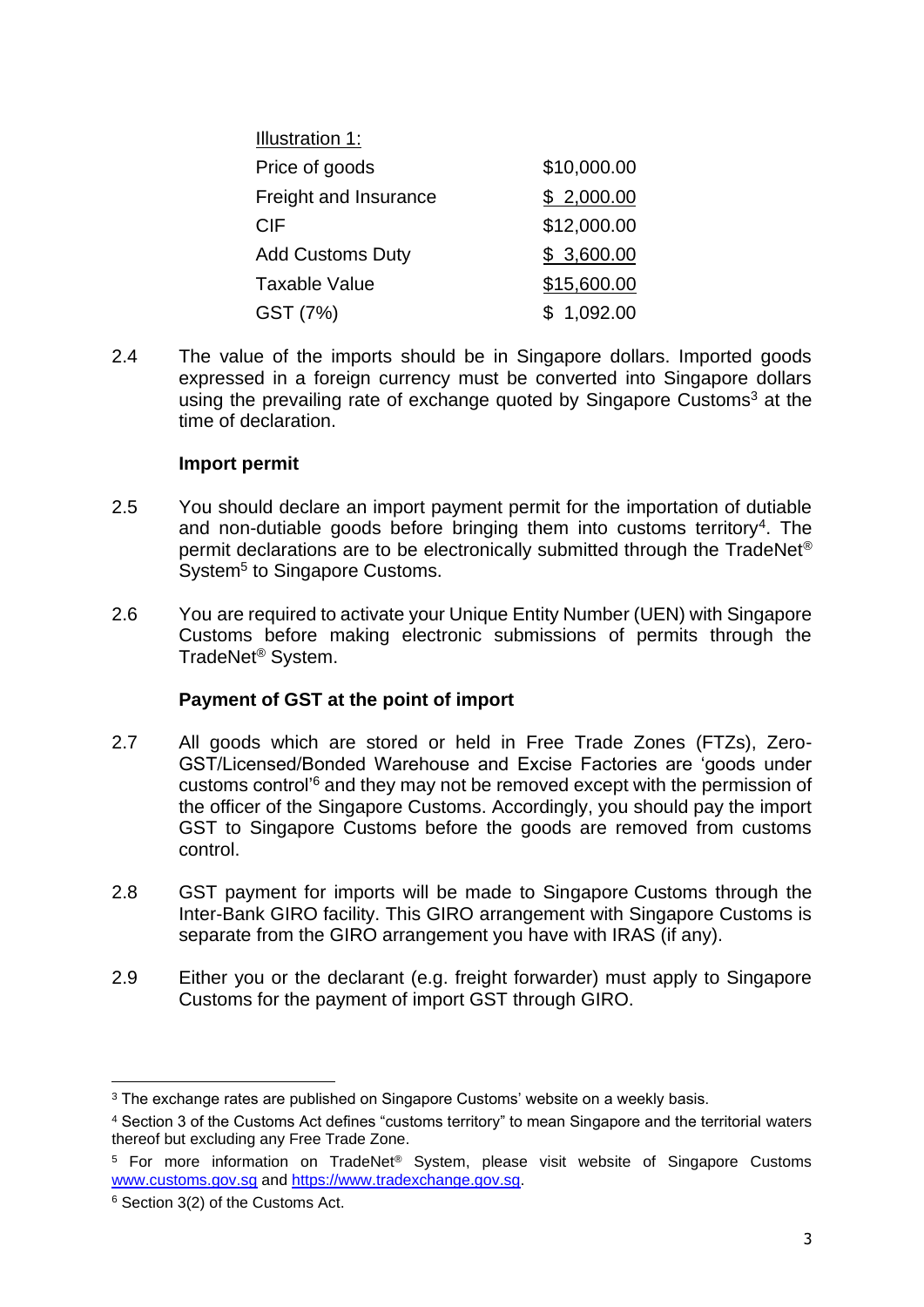#### <span id="page-5-0"></span>**3 Glossary**

#### 3.1 Local goods

Local goods refer to goods that have cleared customs control and locallymanufactured goods.

#### 3.2 Overseas goods

Overseas goods refer to goods from outside Singapore landing in FTZ and pending customs clearance.

#### 3.3 Overseas person

A person who does not belong in Singapore. The overseas person shall be treated as belonging in Singapore if:

- He has a business or fixed establishment only in Singapore; or
- He has no business or fixed establishment overseas but his place of incorporation or the place where the business is legally constituted is in Singapore; or
- He has such establishments both in and outside Singapore, and the service it is providing is directly concerned with its Singapore establishment.

#### 3.4 Section 33A agent

A person who imports goods belonging to an overseas principal (who is either not GST-registered or is GST-registered under the overseas vendor registration (OVR) pay-only regime) and subsequently exports the goods (but without a supply of the goods). A section 33A agent is allowed to claim the import GST paid on behalf of the overseas principal.

#### 3.5 Section 33(1) agent

A person who is substituted for an overseas person registered for GST. As a section 33(1) agent, he assumes all the GST responsibilities of the registered overseas person including the reporting and payment of GST due.

#### 3.6 Section 33(2) agent

A person who imports goods belonging to an overseas principal (who is either not GST-registered or is GST-registered under the overseas vendor registration (OVR) pay-only regime) for the purpose of supplying them as its agent. For the purposes of GST Act, the section 33(2) agent is treated as if he is the principal who is importing and supplying the goods.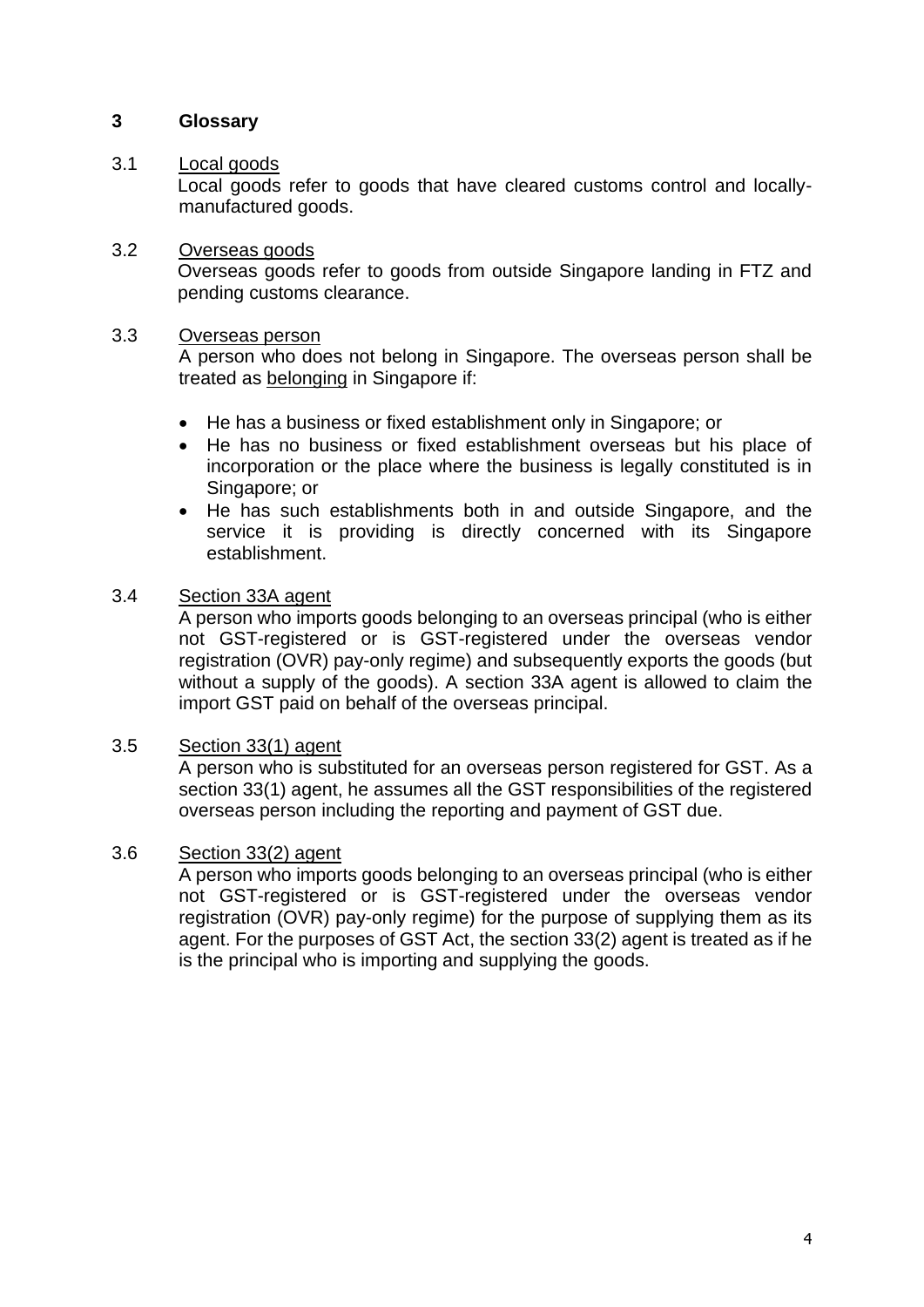# <span id="page-6-0"></span>**4 Background**

- 4.1 GST is a tax on domestic consumption. Hence, nearly all local supplies of goods and services, as well as the importation of most goods into Singapore fall within the scope of tax. GST will be imposed on imported services from 1 Jan 2020.
- 4.2 Sections 7 and 8(4) of the GST Act provide the authority to charge and collect GST on all importation of goods into Singapore. The GST on importation of goods is imposed and collected according to the provisions of the Customs Act (Cap 70) as if all goods imported into Singapore were liable to customs or excise duties.
- 4.3 Singapore Customs administers the collection of GST on the importation of goods into Singapore. This Guide is not meant to be a comprehensive guide on import procedures. For more information on import procedures, please visit Singapore Customs' website at [www.customs.gov.sg.](http://www.customs.gov.sg/) Alternatively, you may call Singapore Customs on 6355 2000 or email to customs\_documentation@customs.gov.sg.

# <span id="page-6-1"></span>**5 Supply of imported goods to local customers**

#### **General rule – Transfer of ownership determines the place of supply**

- 5.1 To establish if GST should be charged on the sale of imported goods to your local customer, you have to determine when the ownership of the goods is transferred to the customer. This is to establish whether the supply of goods is made in or outside Singapore.
- 5.2 Generally, the person who has ownership of the goods at the point of importation should be the importer. This is because only the rightful importer can claim input tax incurred on the import of goods and he must have an import permit in his name to support the claim. The parties privy to the contractual arrangement will be in the best position to determine when the ownership of goods passes.
- 5.3 Hence, if you have the ownership of the goods before the goods are imported, you should import the goods. The subsequent supply of goods to your customer in Singapore will be subject to GST. On the other hand, if the ownership of the goods has been transferred to your customer before the goods were imported into Singapore, the supply of goods to your customer would be treated as an out-of-scope supply. The importation of the goods should be made by your customer who has ownership of the goods. Please see scenarios 1 and 2 below for a detailed illustration.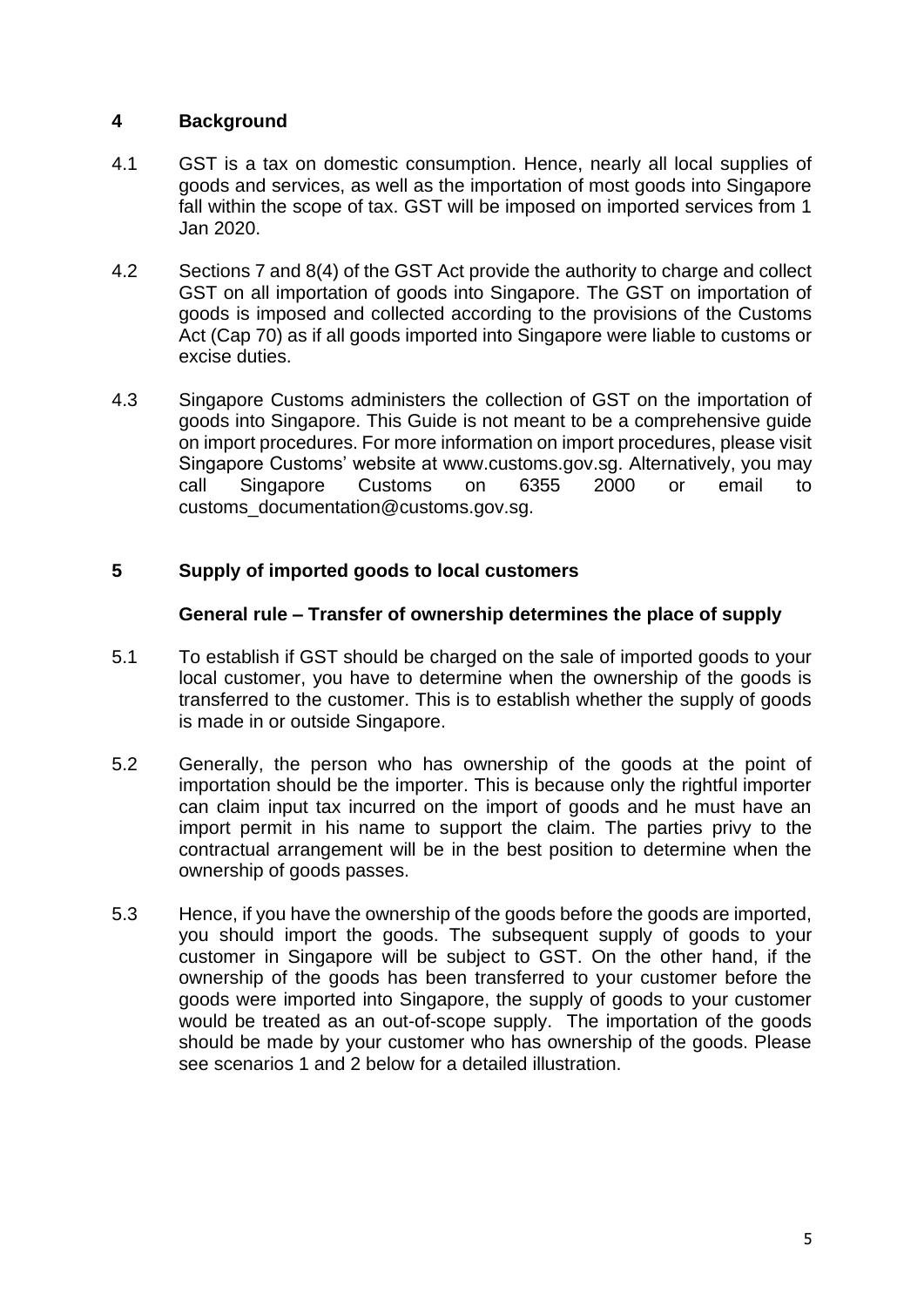#### Scenario 1: Ownership of the goods is transferred to the local customer outside Singapore

5.4 You have transferred the ownership of the goods to the Local Customer **before** the goods were imported into Singapore. Hence, the sale of goods is made outside Singapore and treated as an out-of-scope supply. You are not required to charge GST on the supply or report the supply in the GST return<sup>7</sup>. The Local Customer who has the ownership of the goods at the point of importation should import the goods and declare the import permit in his name. He will then be responsible for paying the GST upon importation of the goods into Singapore.



Scenario 2: Ownership of the goods is transferred to the local customer in Singapore

- 5.5 You transfer the ownership of the goods to the Local Customer **after** the goods are imported into Singapore. Since you own the goods before the goods are imported into Singapore, you should be declared as the importer on the import permit and are responsible for paying the GST upon importation of goods into Singapore.
- 5.6 When the imported goods are subsequently delivered to your customer in Singapore, you have to charge GST at the prevailing rate as the supply of goods is made in Singapore.

<sup>7</sup> If the out-of-scope supplies form part of your main trading or business income, please include the figure in your GST return under "Revenue" (Box 13).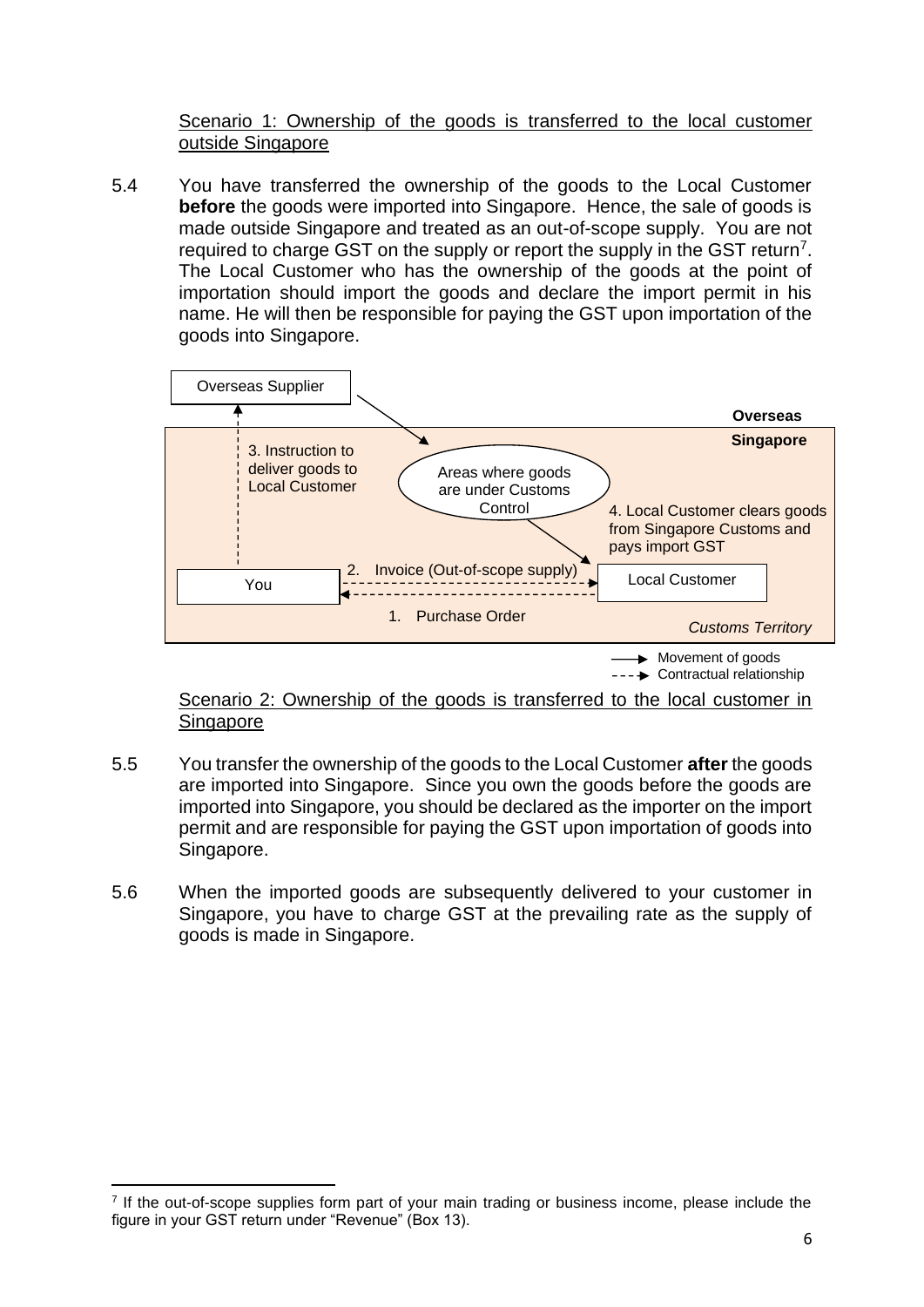

## **Exceptions to the general rule**

- 5.7 When you supply goods under agreements which provide that ownership of the goods will be transferred to your customer at some time in the future, your supply is regarded as being made outside Singapore if you transfer the possession of goods to your customer outside Singapore. Examples of such agreements are hire purchase agreement or an agreement with a retention of title clause (also known as a Romalpa clause). Possession refers to control of the goods in the sense of having immediate facility for their use. This is notwithstanding that you transfer the ownership of the goods to the customer after the goods are imported into Singapore. The importation of the goods should be made by your customer who has the control of the goods.
- 5.8 When the possession of goods is transferred can be determined from the agreement between the parties involved, as well as the conduct of the supplier and customer. The following are some examples where the possession of goods has passed to the customer while the goods are outside Singapore:

#### Example 1

You make goods available at a warehouse outside Singapore. Your local customer is responsible for bringing the goods to Singapore, including arranging for picking up of goods from you, making customs export declaration, import declaration and clearance of the goods from Singapore Customs.

#### Example 2

You deliver goods alongside or on board your local customer's vessel at the named overseas port of shipment. Your customer bears all costs and risks of loss of or damage to the goods from that moment.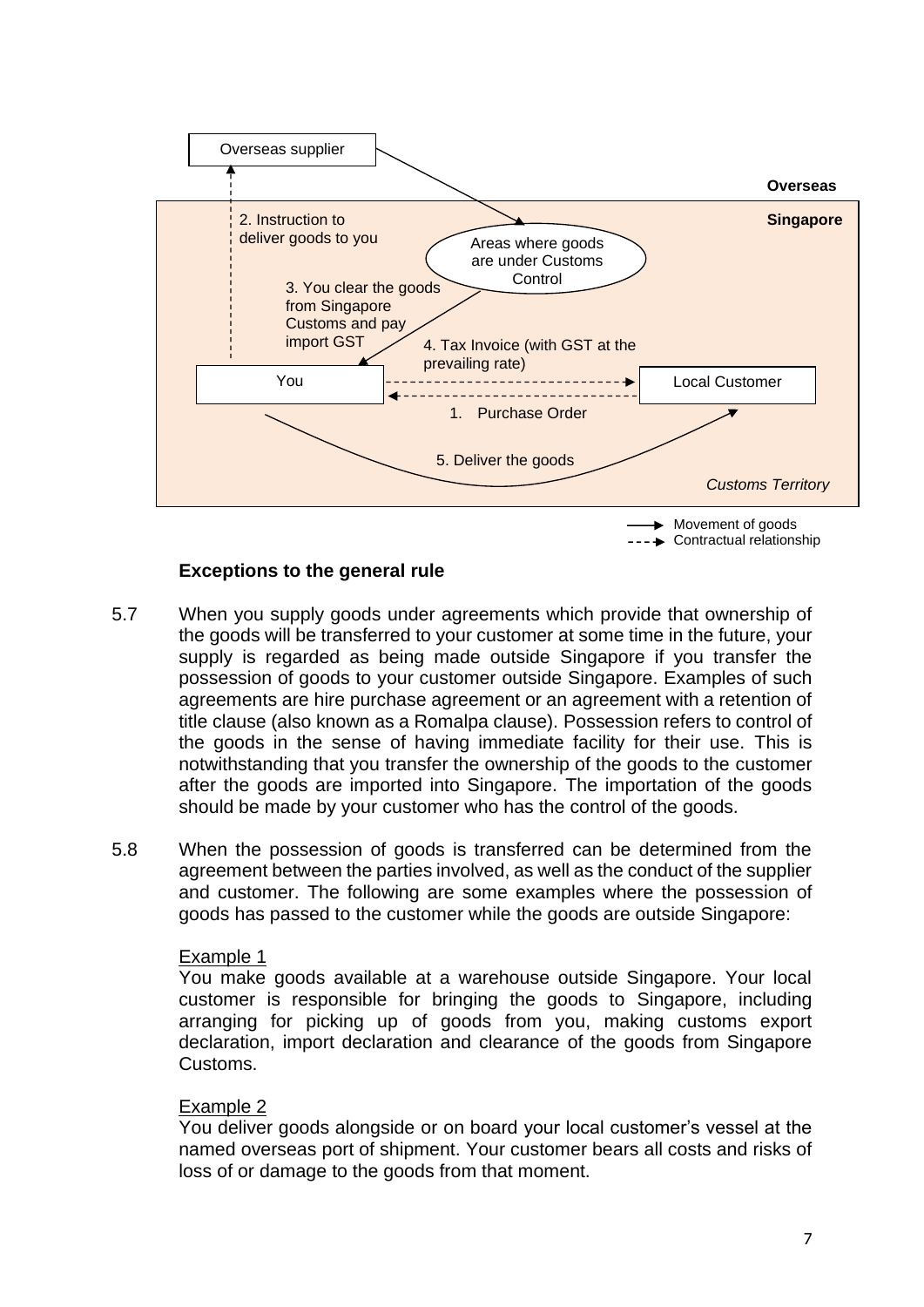# <span id="page-9-0"></span>**6 Claiming import GST**

- 6.1 You are allowed to claim the GST incurred on importation of goods only if you satisfy all the conditions for claiming input tax:
	- The goods or services must have been supplied to you or the goods have been imported by you acting as a section  $33(2)$  or section 33A agent<sup>8</sup>;
	- The goods or services are used or to be used for the purpose of your business;
	- The input tax is directly attributable to your taxable supplies or out-of-scope supplies which would be taxable if made in Singapore;
	- The input tax claims must be supported by tax invoices addressed to you, or simplified tax invoices. For imports, the claims should be supported by import permits which show you as the importer of the goods; and
	- The input tax claims are not disallowed expenses under regulation 26 and 27 of the GST (General) Regulations.
- 6.2 Generally, you are required to maintain the import permit, which shows you as the importer of the goods to support the input tax claims. This applies also to instances when you import goods via logistics companies. However, an exception is made for goods imported via courier or air express shipments through TNT Express Worldwide (S) Pte Ltd<sup>9</sup>, Federal Express (S) Pte Ltd, United Parcel Service Singapore Pte Ltd or DHL Express (Singapore) Pte Ltd. For these imports, you may use the tax invoices issued by these 4 companies to support your import GST claims instead of the import permit.
- 6.3 You may claim the import GST through your GST F5 return for the accounting period corresponding to the date shown in the import permit. The value of imported goods and the GST paid, based on the import permit, should be declared in your GST F5 return under Total Value of Taxable Purchases (Box 5) and Input Tax and Refunds Claimed (Box 7) respectively.
- 6.4 If you have temporarily exported your own goods for repair, customer trials etc, and subsequently re-import the same goods, you are allowed to claim the input tax incurred subject to all the input tax claim conditions in paragraph 6.1. Alternatively, you may apply for GST relief on the export and subsequent reimportation of goods into Singapore. Once the import relief is granted, you do not need to make payment for GST on the re-importation of the goods. Please refer to paragraphs 10.15 to 10.17 for more information on import relief.

# <span id="page-9-1"></span>**7 Correcting errors made on importation of goods**

# **Responsibility of the importer**

7.1 As the importer, you have the overall responsibility to ensure that the import permit is taken up in a timely manner for the import of goods. You must also make true and correct declarations when submitting permit applications for

<sup>&</sup>lt;sup>8</sup> See paragraph 8 for the qualifying criteria as such agent.

<sup>&</sup>lt;sup>9</sup> TNT Express Worldwide (S) Pte Ltd has been amalgamated with Federal Express (S) Pte Ltd with effect from 1 Oct 2021.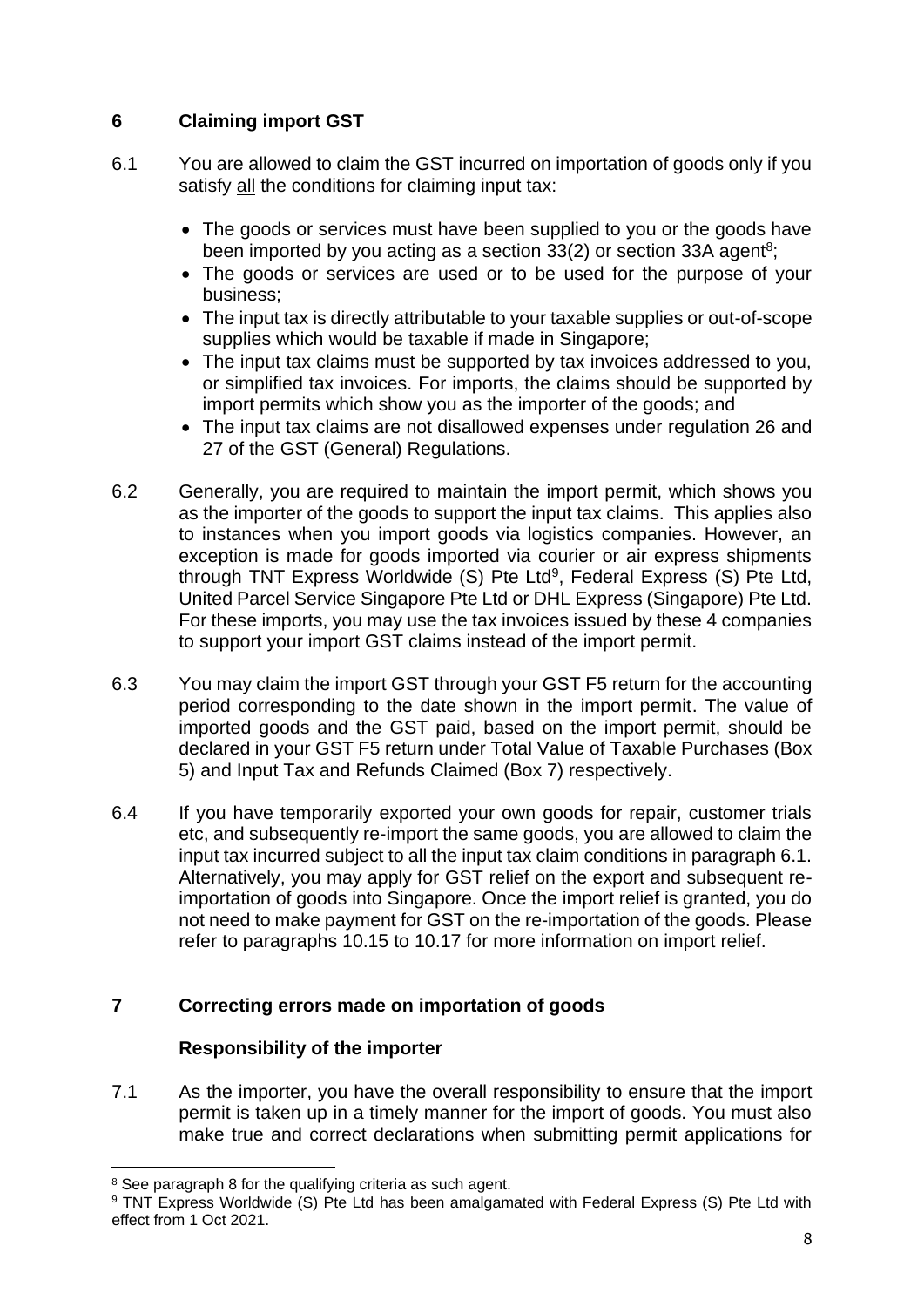Singapore Customs' approval. This includes declaring the correct value of the imported goods and the correct importer on the import permits.

7.2 If you have made an incorrect declaration on the import permit, please follow the guidelines below and rectify the error accordingly.

# **Over-declaration on the value of imported goods**

7.3 If you have over-declared the value of the imported goods, you may claim the higher amount of GST paid as your input tax in your GST F5 return for the relevant accounting period. You are required to declare the correct value of the imported goods before GST (not the over-declared value of the goods reflected on the import permit) and the actual GST paid based on the import permit in the GST F5 return under Total Value of Taxable Purchases (Box 5) and Input Tax and Refunds Claimed (Box 7) respectively.

Illustration 2<sup>10</sup>: Over-declared value as per the import permit - \$ 10,000 GST paid to Singapore Customs - \$ 700 Correct value of the goods - \$ 1,000

You should declare the value of imports and the corresponding GST amount in your GST F5 return as follows:

# GST F5 return:

| _ _                                      |          |
|------------------------------------------|----------|
| Total Value of Taxable Purchases (Box 5) | \$ 1,000 |
| Input Tax and Refunds Claimed (Box 7)    | \$ 700   |

7.4 For over-declaration of the value of goods imported under the various import GST suspension schemes<sup>11</sup> (e.g. Major Exporter Scheme and Approved Third Party Logistics Company Scheme), you are required to declare the correct value of the imported goods (and not the over-declared value) in the GST F5 return under Total Value of Taxable Purchases (Box 5) and Total Value of Goods Imported under this scheme (Box 9). You must maintain relevant documents such as a commercial invoice to support the correct value of goods imported and the reconciliation between the figures reflected on the invoices/permits and the figures reflected in the GST returns.

# **Under-declaration on the value of imported goods**

7.5 If you have under-declared the value of the imported goods, you are required to take up a short-payment permit (with reference to the original permit) to declare and make payment for the GST shortfall. You may claim the additional GST paid to Singapore Customs with the short-payment permit as documentary evidence to support your input tax claim. The short payment permit and the additional input tax claim should be reported in the accounting period where the short payment permit is taken.

<sup>10</sup> For illustration purposes, all currency/monetary amounts refer to Singapore dollars.

<sup>&</sup>lt;sup>11</sup> For more information on the various types of import GST suspension schemes, please refer to paragraphs 10.21 to 10.48 of this guide.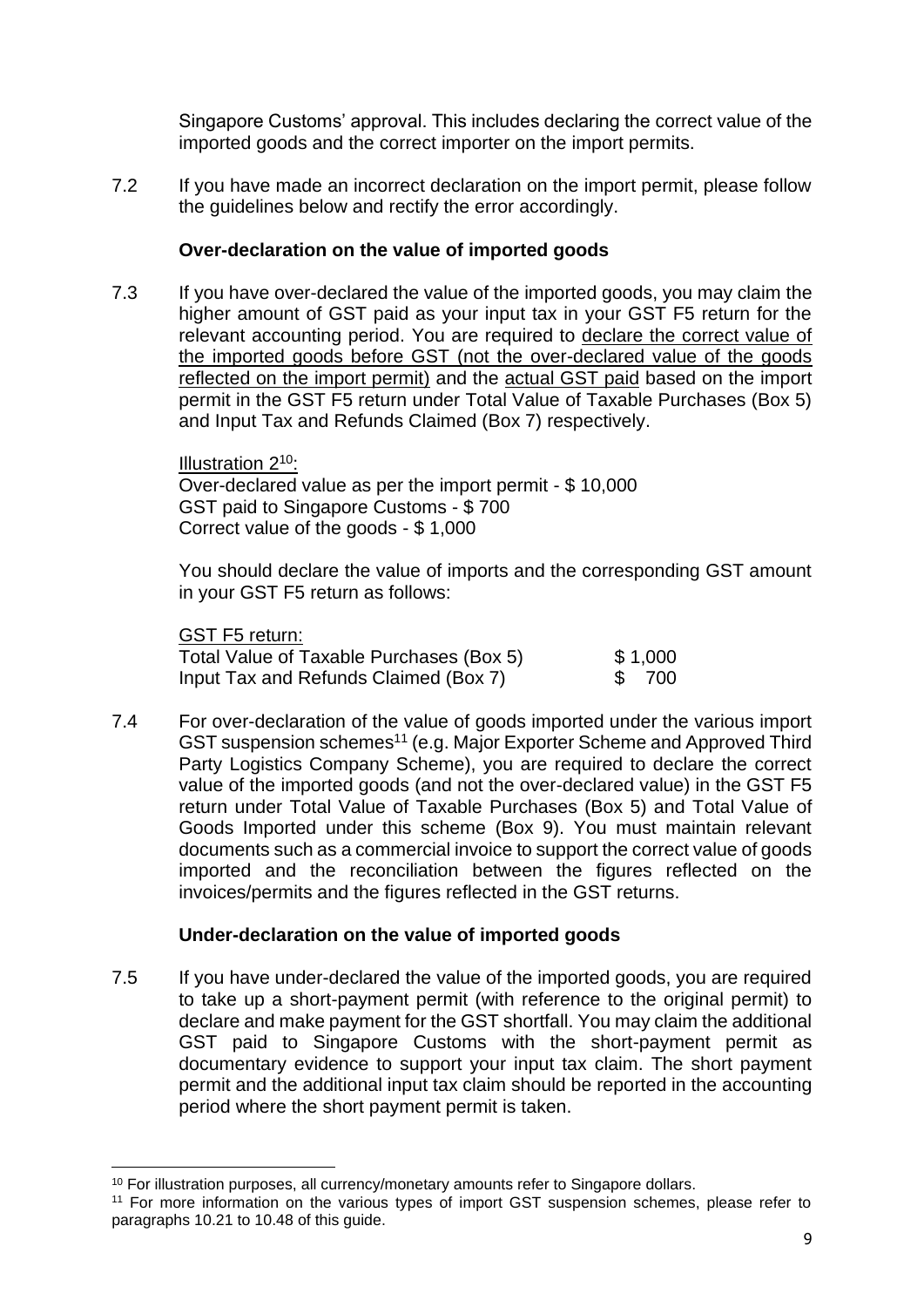Illustration 3:

Import permit declared in the accounting period ended 31 Mar 2019 Under-declared value as per the import permit - \$ 1,000 GST paid to Singapore Customs - \$ 70 Correct value of the goods imported - \$ 3,000 Correct GST amount to be paid to Customs - \$ 210

Short payment permit declared for amount of imported goods under-declared  $-$ \$2,000 Additional GST payable – \$140

a) Short-payment permit is taken up in the same accounting period as the import permit

You should declare the value of imports and the corresponding GST amount in the GST F5 return as follows:

| GST F5 return for the period ended 31 Mar 2019 |         |  |
|------------------------------------------------|---------|--|
| Total value of taxable purchases (Box 5)       | \$3,000 |  |
| Input tax and refunds claimed (Box 7)          | \$ 210  |  |

b) Short-payment permit is taken with Singapore Customs in the next accounting period

You should declare the import permit and the short-payment permit separately in the respective accounting periods as follows:

| GST F5 return for the period ended 31 Mar 2019      |         |  |
|-----------------------------------------------------|---------|--|
| \$1,000<br>Total value of taxable purchases (Box 5) |         |  |
| Input tax and refunds claimed (Box 7)               | 70      |  |
| GST F5 return for the period ended 30 Jun 2019      |         |  |
| Total value of taxable purchases (Box 5)            | \$2,000 |  |
| \$140<br>Input tax and refunds claimed (Box 7)      |         |  |

7.6 For under-declaration of goods imported under the various import GST suspension schemes (e.g. Major Exporter Scheme and Approved Third Party Logistics Company Scheme), you are required to declare the correct value of the imported goods (and not the under-declared value) in the GST F5 return under Total Value of Taxable Purchases (Box 5) and Total Value of Goods Imported under this scheme (Box 9). You are **not required** to take up an additional permit to declare the shortfall. However, you must maintain relevant documents such as commercial invoice, to support the correct value of goods imported and the reconciliation between the figures reflected on the invoices/permits and the figures reflected in the GST returns.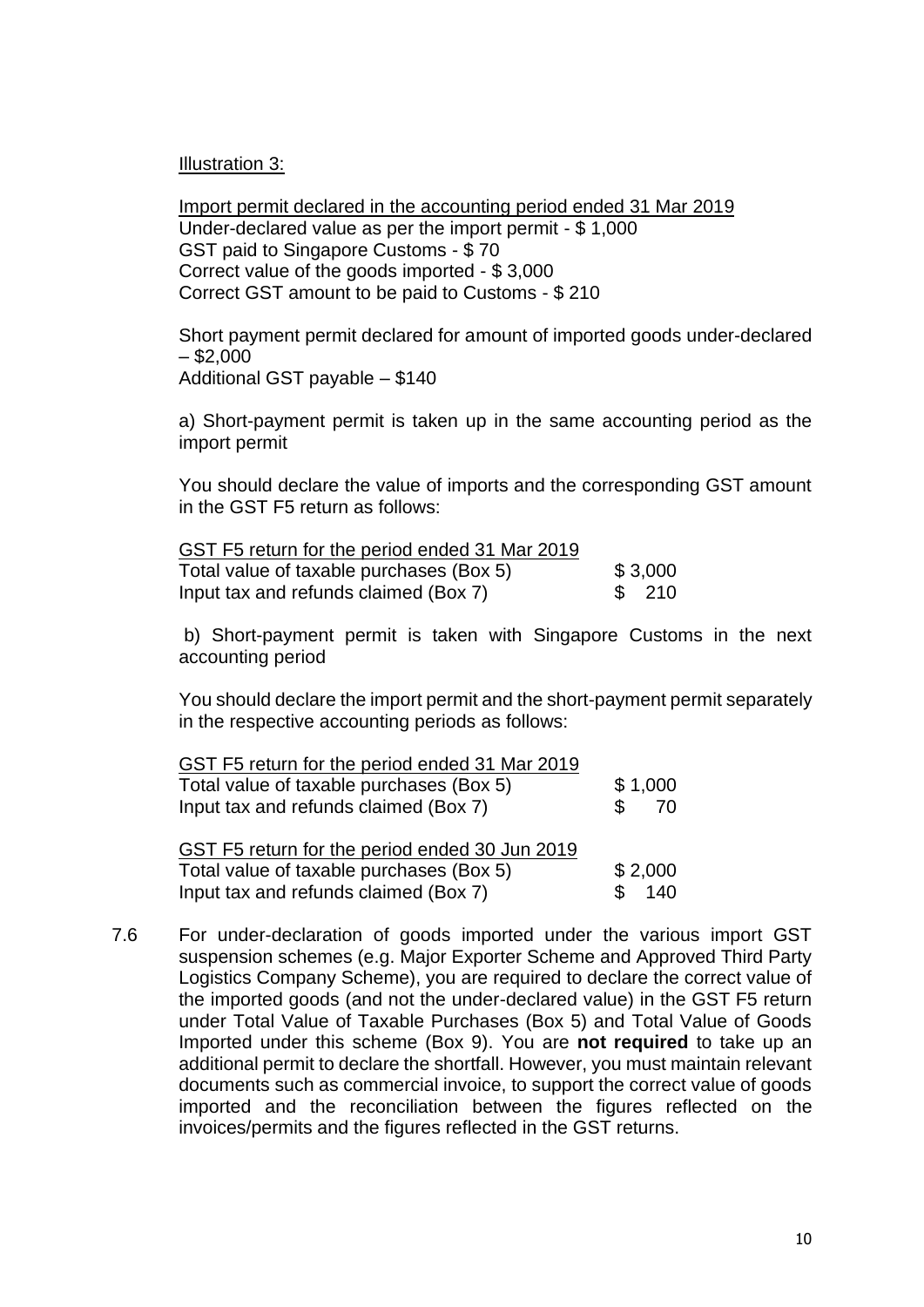## **Wrong declaration of the name of importer**

- 7.7 If you are the rightful importer but your name is not declared on the import permit, you cannot claim the GST based on the import permit as it does not show your name as the importer.
- 7.8 You and the declared importer should write to Singapore Customs (with documentary proof) to inform that the name of the importer on the permit has been wrongly declared. You should take up a replacement permit in your name. With the correct import permit, the GST paid can be claimed in your GST return provided that you satisfy all the conditions of input tax claims in paragraph 6.1. The declared importer should seek a refund of the GST amount paid from Singapore Customs.

## **Wrong declaration of permit type**

7.9 If you are approved under schemes with import GST suspension<sup>12</sup> or deferment<sup>13</sup> features but have wrongly declared a GST payment permit for an import, you may claim back the GST paid through your GST F5 return. You should report the value of the imported goods under 'Total Value of Taxable Purchases (Box 5) and the GST paid under 'Input Tax and Refund Claimed' (Box 7) respectively. The claim should be made in the accounting period corresponding to the date shown in the import permit. You are required to maintain the import permit as proof of payment for the input tax claims.

#### **Multiple payment permits taken up for one shipment**

7.10 If you take up multiple payment permits for the same shipment, you may claim back the GST paid on the additional permit(s) through your GST F5 return under 'Input Tax and Refunds Claimed' (Box 7). The claim should be made in the accounting period corresponding to the date shown in the import permit. You are required to maintain the payment permits as proof of payment for the input tax claims.

# <span id="page-12-0"></span>**8 Importing goods on behalf of an overseas person**

# **Section 33(2) agent**

8.1 If you import goods belonging to an overseas person, for the purpose of supplying them as its agent either locally or for export, you are acting as a section 33(2) agent. The overseas person must either be a non-GST registered person who do not belong in Singapore or a GST-registered person under the overseas vendor registration (OVR) pay-only regime<sup>14</sup>. Under

<sup>&</sup>lt;sup>12</sup> GST schemes with an import GST suspension feature are the Major Exporter Scheme (MES), Approved Third Party Logistics Company Scheme (A3PL), Approved Import GST Suspension Scheme (AISS), Approved Contract Manufacturer and Trader Scheme (ACMT) and Approved Refiner and Consolidator Scheme (ARCS).

<sup>13</sup> Import GST Deferment Scheme (IGDS)

<sup>14</sup> For more information on overseas vendor registration (OVR) pay-only regime, please refer to e-Tax Guide ["GST: Taxing imported services by way of an overseas vendor registration regime"](https://www.iras.gov.sg/irashome/uploadedFiles/IRASHome/e-Tax_Guides/etaxguide_GST_Taxing%20imported%20services%20by%20way%20of%20an%20overseas%20vendor%20registration%20regime.pdf) at [www.iras.gov.sg](http://www.iras.gov.sg/) > Quick Links > e-Tax Guides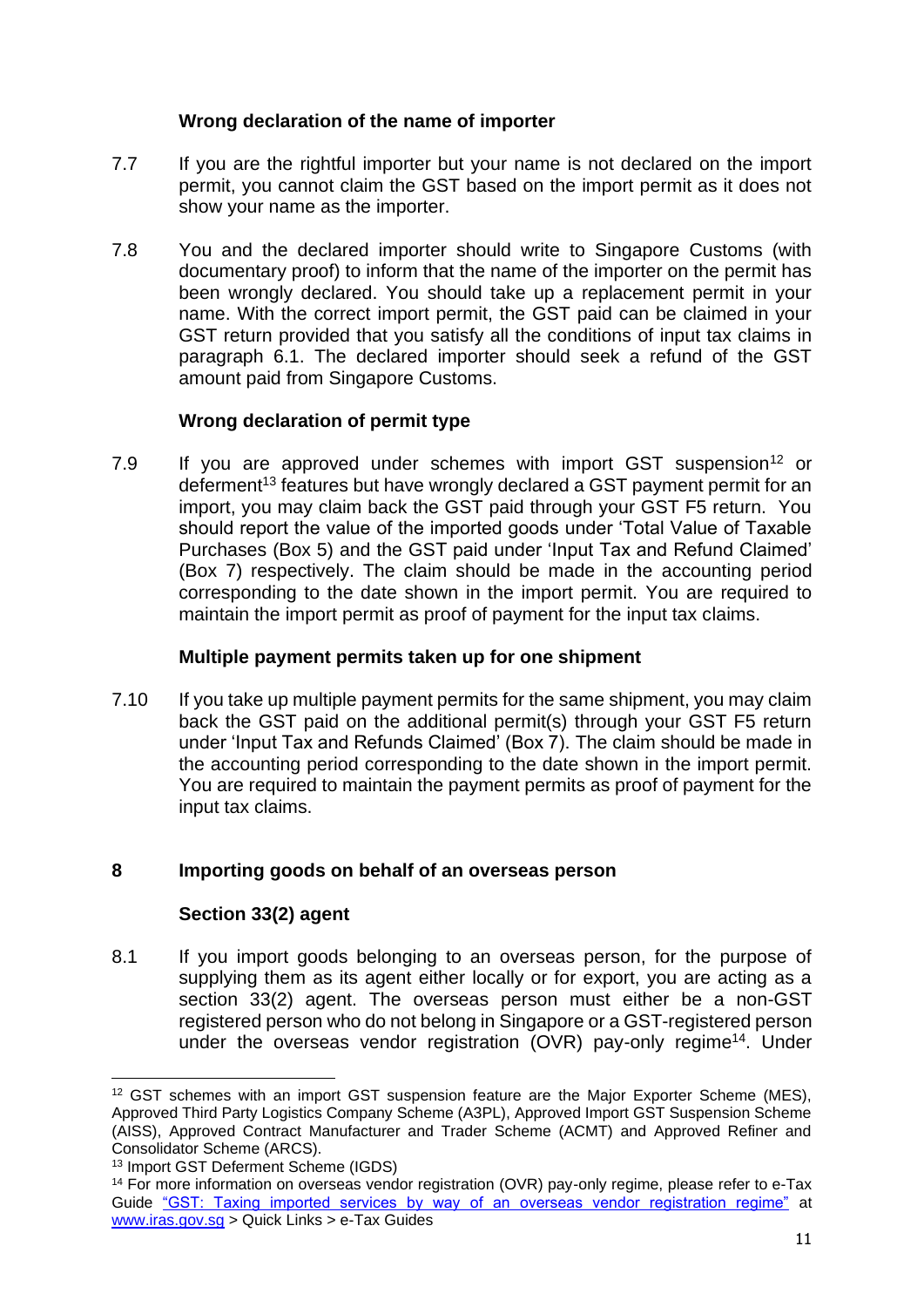section 33(2), you are deemed as the principal of the goods and are responsible for all the goods imported.

8.2 Goods imported and subsequently supplied by you on behalf of the overseas person are treated as imported and supplied by you. Hence, you are allowed to claim the GST paid on importation of the overseas person's goods as your input tax. You are also required to charge and account for GST on any local sales of the imported goods.

#### Requirements on the goods

8.3 You are allowed to act as a section 33(2) agent even when there is a change in nature and form of the imported goods. However, you must be able to track the goods and ensure that all goods imported are supplied and GST accounted for accordingly. This tax treatment takes into account the commercial reality that some imported goods may undergo treatment or processing that alters their nature or form before they are subsequently supplied.

# Reporting and record-keeping requirements

- 8.4 You are required to report such imports and the corresponding GST amount in the GST F5 return under Total Value of Taxable Purchases (Box 5) and Input Tax and Refunds Claimed (Box 7) respectively<sup>15</sup>. If you are approved under a scheme with an import GST suspension feature<sup>16</sup>, the import GST can be suspended. Nevertheless, you are still required to report such imports under Total Value of Taxable Purchases (Box 5) and Total Value of Goods Imported under Major Exporter Scheme/ other approved schemes (Box 9).
- 8.5 When you supply these goods locally or export the goods, you are required to account for the supplies in the GST return.
	- (a) For goods that are supplied locally, you have to issue a tax invoice to charge and account for GST at the prevailing rate on the supply made to the customers of your overseas principal. You are required to report such sales and the corresponding GST amount in your GST return under Total Value of Standard-rated Supplies (Box 1) and Output Tax Due (Box 6) respectively.
	- (b) For goods that are exported, you can charge GST at 0% if you maintain the required export documentation<sup>17</sup> to support the zero-rating. You are required to report such sales in your GST return under Total Value of Zero-rated Supplies (Box 2).
- 8.6 In addition to the above, you must also maintain records of your imports and supplies separately from the imports and supplies (e.g. local sales or export) made on behalf of the overseas principal.

<sup>&</sup>lt;sup>15</sup> For goods imported using IGDS, you should also declare the value of goods imported and the deferred import GST payable in the IGDS Section of your GST return.

<sup>16</sup> GST schemes with an import GST suspension feature are the MES, A3PL, AISS, ACMT and ARCS. <sup>17</sup> For more information on export documentation to be maintained, please refer to our e-Tax Guide "GST: Guide on Exports".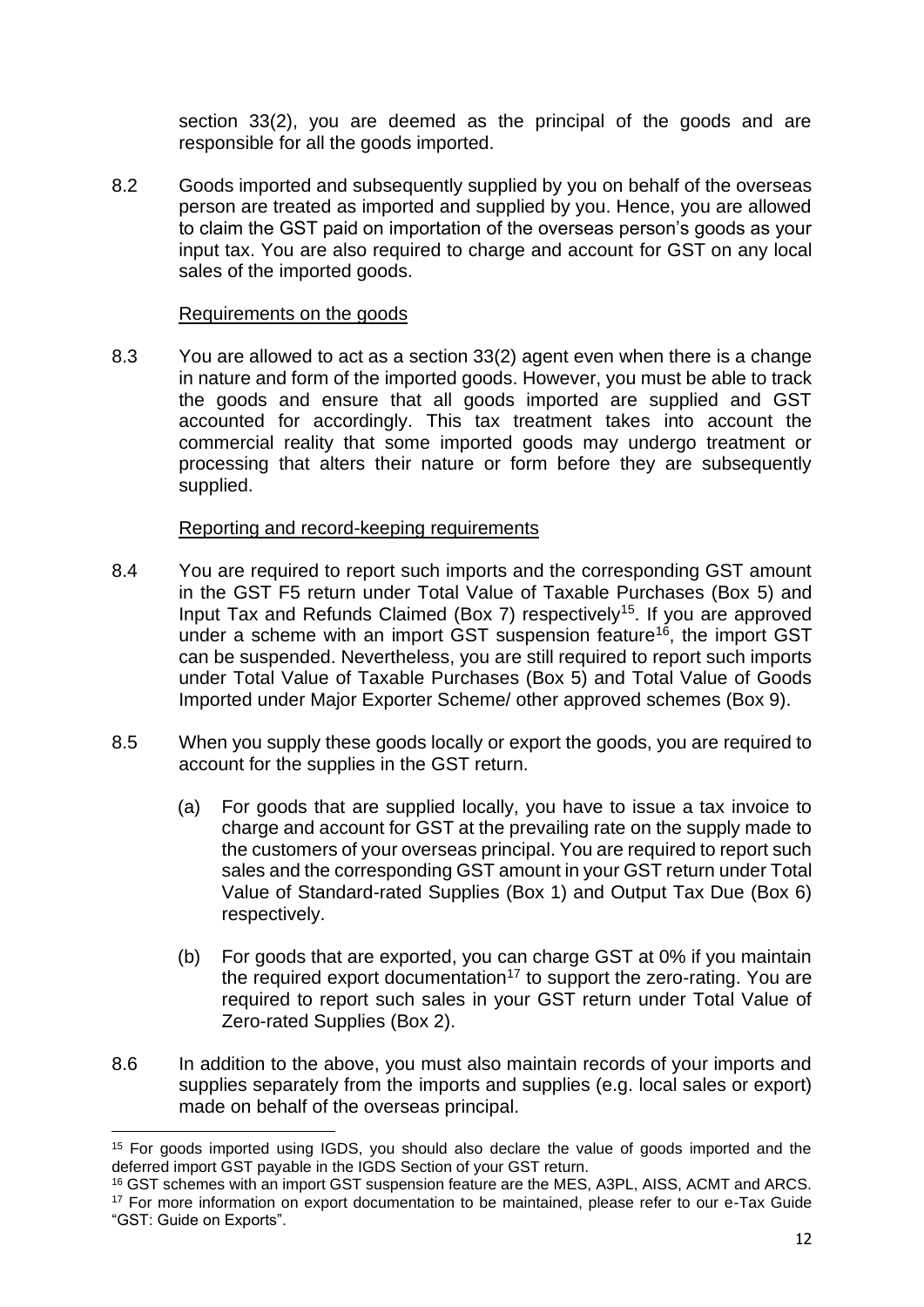#### De-registration implications for a section 33(2) agent

- 8.7 There may be situations where you de-register from GST while the overseas person's goods are still in your custody. Any supply of the goods made by you on behalf of the overseas person after you have de-registered from GST will not be taxable. Since you did not supply those goods while you were GSTregistered, you can no longer act as a section 33(2) agent.
- 8.8 If import GST had been claimed, suspended or deferred on the goods, you are required to repay the Comptroller the import GST before you de-register from GST:
	- (a) If you had claimed the import GST, you are required to file a GST F7 for the period in which you made the claim to reduce the Total Value of Taxable Purchases (Box 5) and Input Tax and Refunds Claimed (Box  $7)^{18}$ .
	- (b) If you had used IGDS to defer the payment of import GST during your last GST accounting period, you are required to account for the amount deferred under Deferred Import GST Payable (Box 17) and Total Value of Goods Imported under IGDS (Box 19)<sup>19</sup>. You cannot claim the deferred import GST in your GST return.
	- (c) If you had used MES/ other approved schemes to suspend the import GST, you need to account for the amount suspended under Output Tax Due (Box 6) in your last GST return.

#### Change of section 33(2) agent and transfer of overseas person's goods

- 8.9 Due to commercial reasons, the overseas person may appoint another section 33(2) agent to act on his behalf. The change in agent would usually involve you transferring the overseas person's imported goods to the new agent. The new agent will then take over all the GST responsibilities, including charging and accounting for GST on the subsequent sale or disposal of the transferred goods. As the goods are transferred by you to the new agent without any payment, such transfer of goods will not be a supply for GST purposes.
- 8.10 You are allowed to transfer the overseas person's goods to the new agent without having to repay the import GST previously claimed, deferred or suspended on the condition that:

<sup>&</sup>lt;sup>18</sup> As a concession, you may choose to make the adjustment in your next GST return if:

<sup>(</sup>i) The net GST amount to adjust for all the affected periods is not more than \$1,500; and

<sup>(</sup>ii) The summation of non-GST amounts to adjust for each of the affected periods is not more than 5% of the Total Value of Supplies (Box 4) declared in the submitted GST return. In the case where there was no supply made in the affected period, the 5% rule will be applied to the total value of the taxable purchases.

<sup>19</sup> Boxes 14 to 17 will be re-numbered to boxes 16 to 19 from 1 Jan 2020 onwards.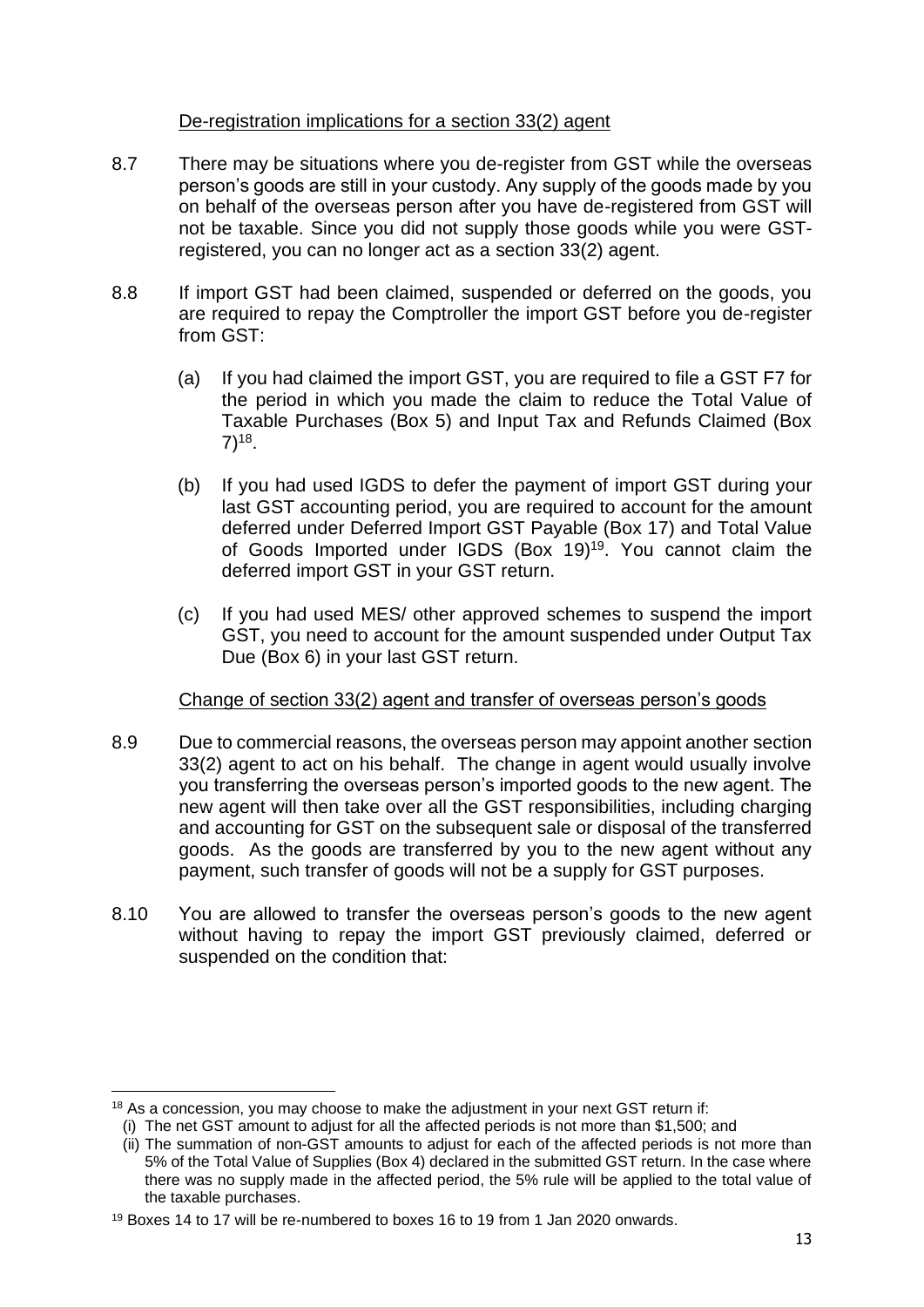- (a) you and the new agent maintain relevant documents<sup>20</sup> from the overseas person to support your cessation and his appointment as the overseas person's agent respectively;
- (b) the ownership of the goods remains with the overseas person and you do not receive any payment for the transfer of goods;
- (c) the new agent is or will be GST-registered at the date of transfer of the goods;
- (d) there is no change in the nature or form of the goods to be transferred from the point of import to the subsequent supply, except where the Comptroller's prior approval has been obtained (refer to paragraph 8.14);
- (e) you and the new agent maintain the relevant records on the inventory balance at the date of the transfer of goods. Such records include date of removal, generic description, quantity and value of the goods, delivery note, inventory note and inventory lists;
- (f) you undertake to account for output tax on the value of the discrepancy found in the goods (if any) at the point of transfer; and
- (g) the new agent undertakes to take over and comply with all the reporting, accounting and record-keeping requirements required of a section 33(2) agent for the goods transferred to him as stated in paragraphs 8.5 to 8.9. If the new agent does not comply with the reporting, accounting or record-keeping requirements, he is required to repay the GST previously claimed or suspended on the importation of the transferred goods.
- 8.11 The above conditions are set out in the self-review form "Self-Review of Eligibility and Declaration on the Change of Agent and Transfer of Goods under section  $33(2)$  of the GST Act<sup>"21</sup>. The original self-review form must be submitted to the Comptroller prior to the date of transfer of the goods and you and the new agent should maintain a copy of the form for your records. You may proceed with the transfer of the overseas person's goods once the original self-review form has been submitted to IRAS. No further approval from the Comptroller is required.

<sup>20</sup>Examples are contract or letter of engagement for services, correspondences or notice on termination of services or letter of appointment.

<sup>&</sup>lt;sup>21</sup> You may download the form from www.iras.gov.sg > Quick links > Forms > GST > Self-review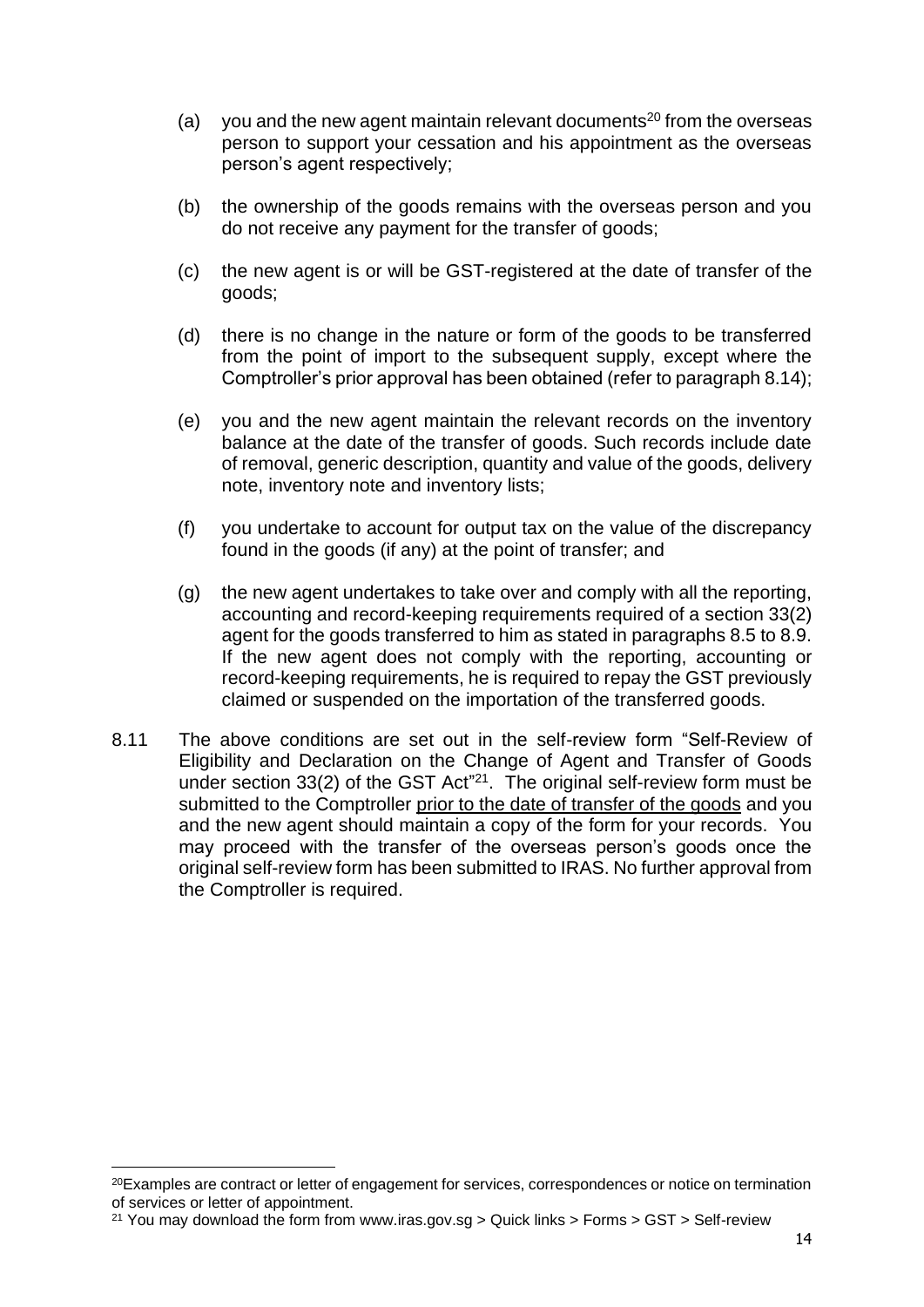- 8.12 In the event any of the conditions in paragraph 8.10 is not satisfied (for example, the new agent is not GST-registered), you are required to repay the Comptroller the import GST which you have previously claimed, deferred or suspended on the transferred goods, i.e.:
	- (a) If you had claimed the import GST on the transferred goods, you are required to file a GST F7 for the period in which you made the claim to reduce the Total Value of Taxable Purchases (Box 5) and Input Tax and Refunds Claimed (Box 7)<sup>22</sup>.
	- (b) If you had used IGDS to defer the payment of import GST, you need to account for the amount deferred under Deferred Import GST Payable (Box 15) and Total Value of Goods Imported under IGDS (Box 17). You cannot claim the deferred import GST in your GST return<sup>23</sup>.
	- (c) If you had used MES/ other approved schemes to suspend the import GST, you need to account for the amount suspended on the transferred goods under Output Tax Due (Box 6) in your GST return for the accounting period in which the transfer of goods took place.
- 8.13 For transfers of goods that have undergone changes in nature or form after importation, you are required to seek approval from the Comptroller in writing before the transfer can take place without repayment of GST. You should provide in writing, details on:
	- (a) the commercial circumstances leading to the change of agent and the change in nature or form of the goods; and
	- (b) how you and the new agent ensure the traceability of the goods from the point of import, to transfer and the subsequent supply.

Waiver to issue tax invoices as a section 33(2) agent for supplies of imported goods from overseas principals to yourself

8.14 There may be situations where you may have dual roles: (i) as a section 33(2) agent importing goods belonging to the overseas principal and (ii) subsequently as a buyer of the imported goods from the overseas principal. A typical situation would be one where you purchased goods from an overseas principal on consignment basis.

 $22$  As a concession, you may choose to make the adjustment in your next GST return if:

<sup>(</sup>i) The net GST amount to adjust for all the affected periods is not more than \$1,500; and

<sup>(</sup>ii) The summation of non-GST amounts to adjust for each of the affected periods is not more than 5% of the Total Value of Supplies (Box 4) declared in the submitted GST return. In the case where there was no supply made in the affected period, the 5% rule will be applied to the total value of the taxable purchases.

<sup>&</sup>lt;sup>23</sup> This scenario is applicable only in the situation where the import of goods and change of agent occur in the same accounting period. Where the events occur in different accounting periods, the adjustment required would follow that in paragraph 8.13(a).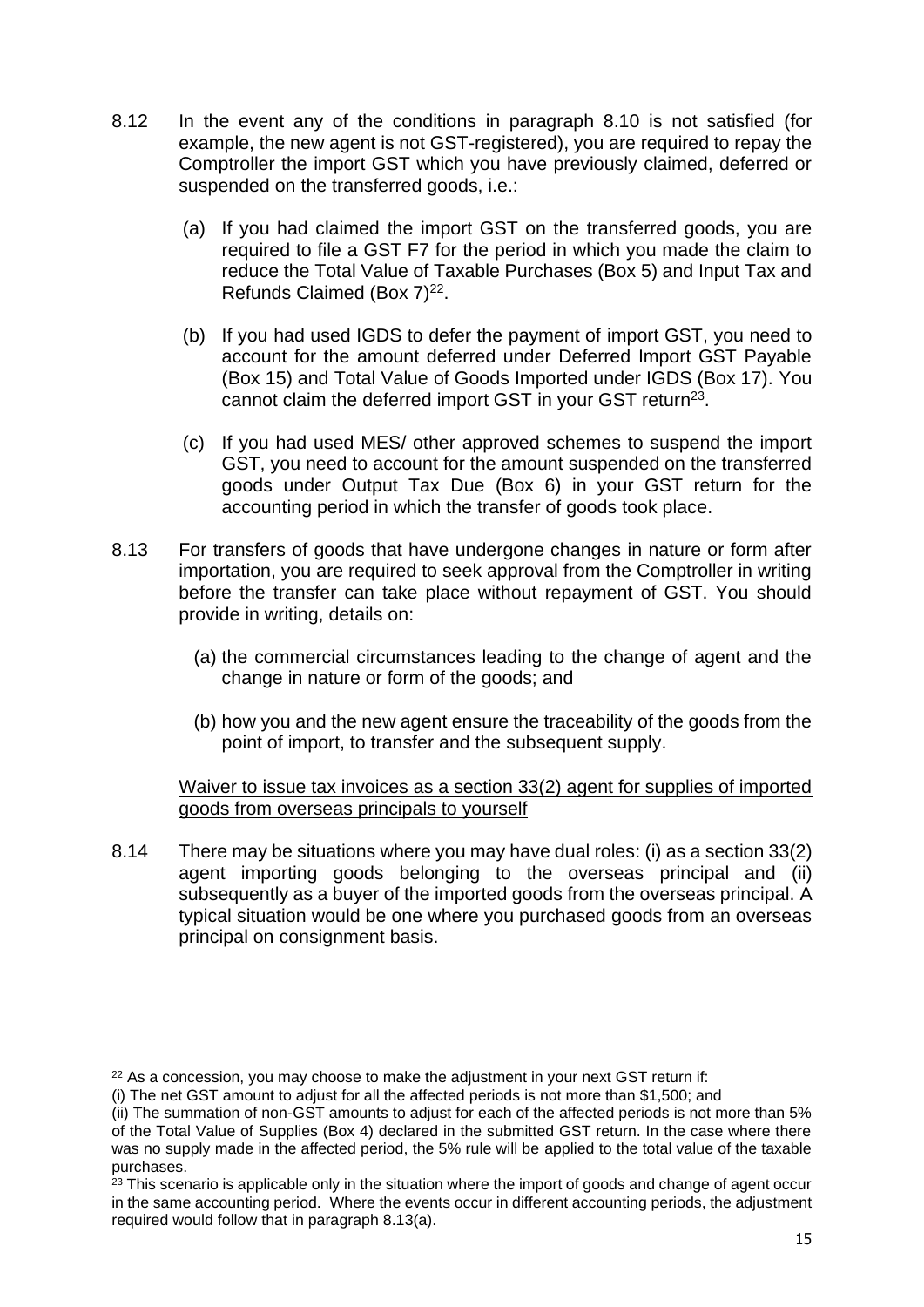8.15 Under the general invoicing requirements, as a section 33(2) agent, you are required to issue tax invoices on behalf of the overseas principal to yourself for the purchase of goods from the overseas principal (refer to (4) in the diagram). To ease compliance for businesses, the Comptroller has waived this requirement for you to issue tax invoices<sup>24</sup> on behalf of the overseas principal to yourself. However, you are still required to issue tax invoices for goods sold by you to your local customers (refer to (2) in the diagram).



8.16 Although you do not need to issue the tax invoices on behalf of the overseas principal to yourself, you are still required to report the sale of the overseas principal's goods to you as your standard-rated supply and the corresponding output tax in your GST return, and concurrently report it as your taxable purchase and claim input tax. You are also required to comply with all other requirements of a section 33(2) agent.

# **Section 33A agent**

- 8.17 If you import goods belonging to an overseas person and subsequently export the goods (but without a subsequent supply of the goods<sup>25</sup>), you may claim the GST paid at importation on behalf of the overseas person (e.g. as an agent) under section 33A if the following conditions are satisfied:
	- (a) The overseas person must either be a non-GST registered person who do not belong in Singapore or a GST-registered person under the overseas vendor registration (OVR) pay-only regime<sup>26</sup>;

<sup>24</sup> Under Regulation 10(1) of the GST (General) Regulations.

<sup>&</sup>lt;sup>25</sup> As you do not import and subsequently supply the goods, you cannot claim the GST paid on importation as a section 33(2) agent.

<sup>&</sup>lt;sup>26</sup> For more information on overseas vendor registration (OVR) pay-only regime, please refer to e-Tax Guide ["GST: Taxing imported services by way of an overseas vendor registration regime"](https://www.iras.gov.sg/irashome/uploadedFiles/IRASHome/e-Tax_Guides/etaxguide_GST_Taxing%20imported%20services%20by%20way%20of%20an%20overseas%20vendor%20registration%20regime.pdf) at [www.iras.gov.sg](http://www.iras.gov.sg/) > Quick Links > e-Tax Guides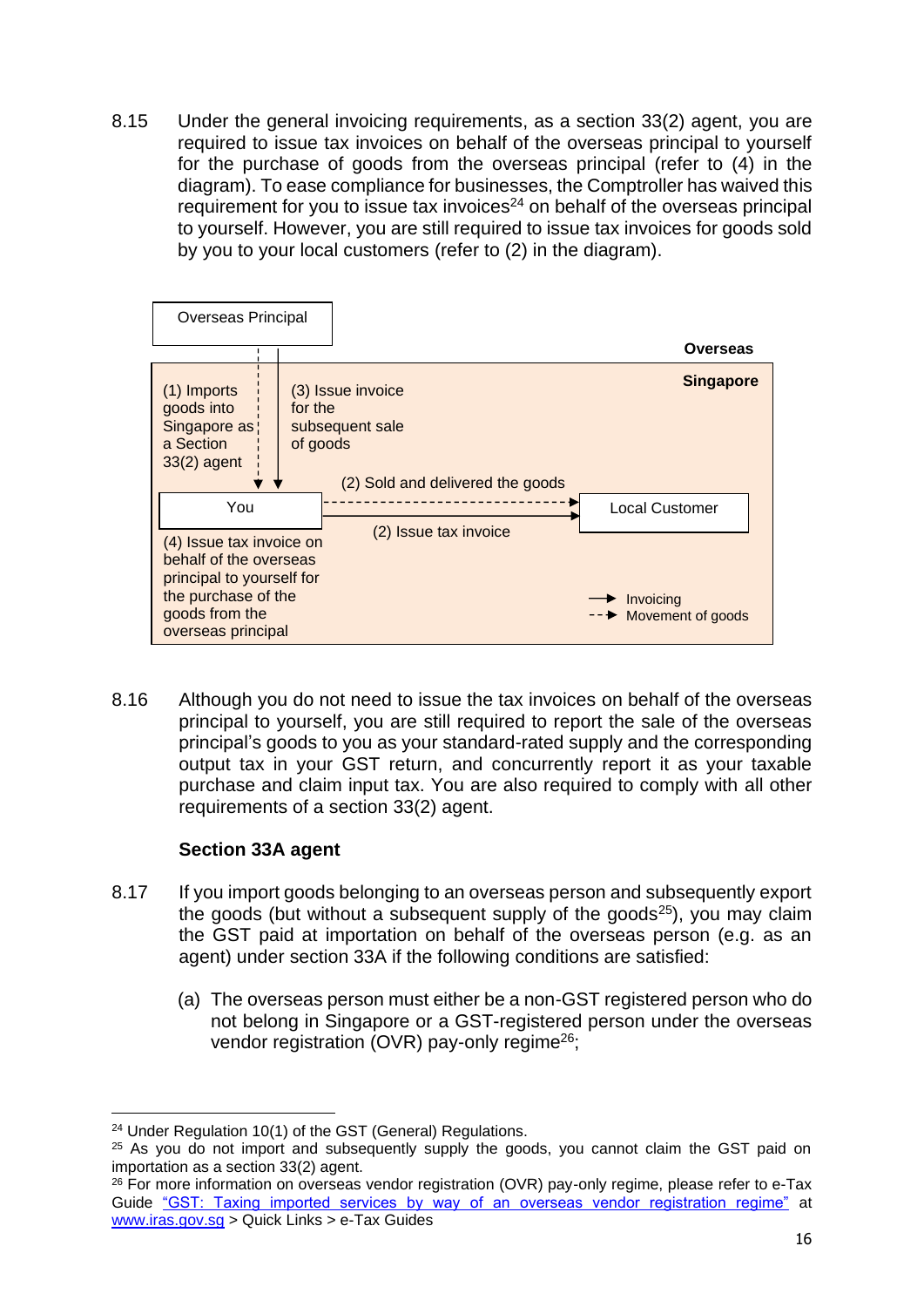- (b) The GST paid at importation is eligible for claim as input tax by the overseas person if the overseas person had been a taxable person in Singapore and had imported the goods himself;
- (c) You do not obtain reimbursement of the tax paid at importation. Hence, you must not obtain a reimbursement of the import GST paid from the overseas person nor add the import GST to your service fees to the overseas person;
- (d) The goods are imported for a qualifying purpose (see paragraph 8.19);
- (e) You retain control<sup>27</sup> over the goods during the period when they are in Singapore. If the goods undergo a treatment or process subsequent to the importation that changes their nature and form, you must be able to track the goods; and
- (f) You must ensure that the goods are exported (for purposes specified in paragraph 8.19 (a), (c), (d), (e) or (f)) or installed/ fitted onto a ship or aircraft (for purposes specified in paragraph 8.19 (b)) within 3 years or before you de-register from GST (whichever is the earlier).
- 8.18 If you are approved under MES/ IGDS or other approved schemes, you can use your scheme status to suspend or defer the GST on importation of goods belonging to an overseas person that satisfy the requirements stated in paragraph 8.17.

#### Qualifying purposes of importation

- 8.19 The goods must be imported for any of the following activities:
	- (a) To be used as a tool or machinery for carrying a process or treatment on other goods that will be supplied to the overseas person;
	- (b) In relation to goods that are parts or components to be installed or fitted onto a ship or an aircraft;
	- (c) To be stored in or transit through Singapore;
	- (d) To form the subject of any exhibition or convention;
	- (e) To undergo a process or treatment; and
	- (f) In relation to goods leased from the owner, the goods are imported for usage in Singapore.
- 8.20 After receiving possession of the goods upon importation, you must either:
	- (i) Carry out the qualifying activities yourself; or
	- (ii) Deliver the goods to a third party who carries out the qualifying activities and later receive the goods back from the third party. This usually happens if you are a freight forwarder or you outsource to a third party to carry out the qualifying purpose.

<sup>&</sup>lt;sup>27</sup> If you have oversight of the goods while they are in Singapore, you will be considered as having control over the goods although you may not physically possess the goods in your premises.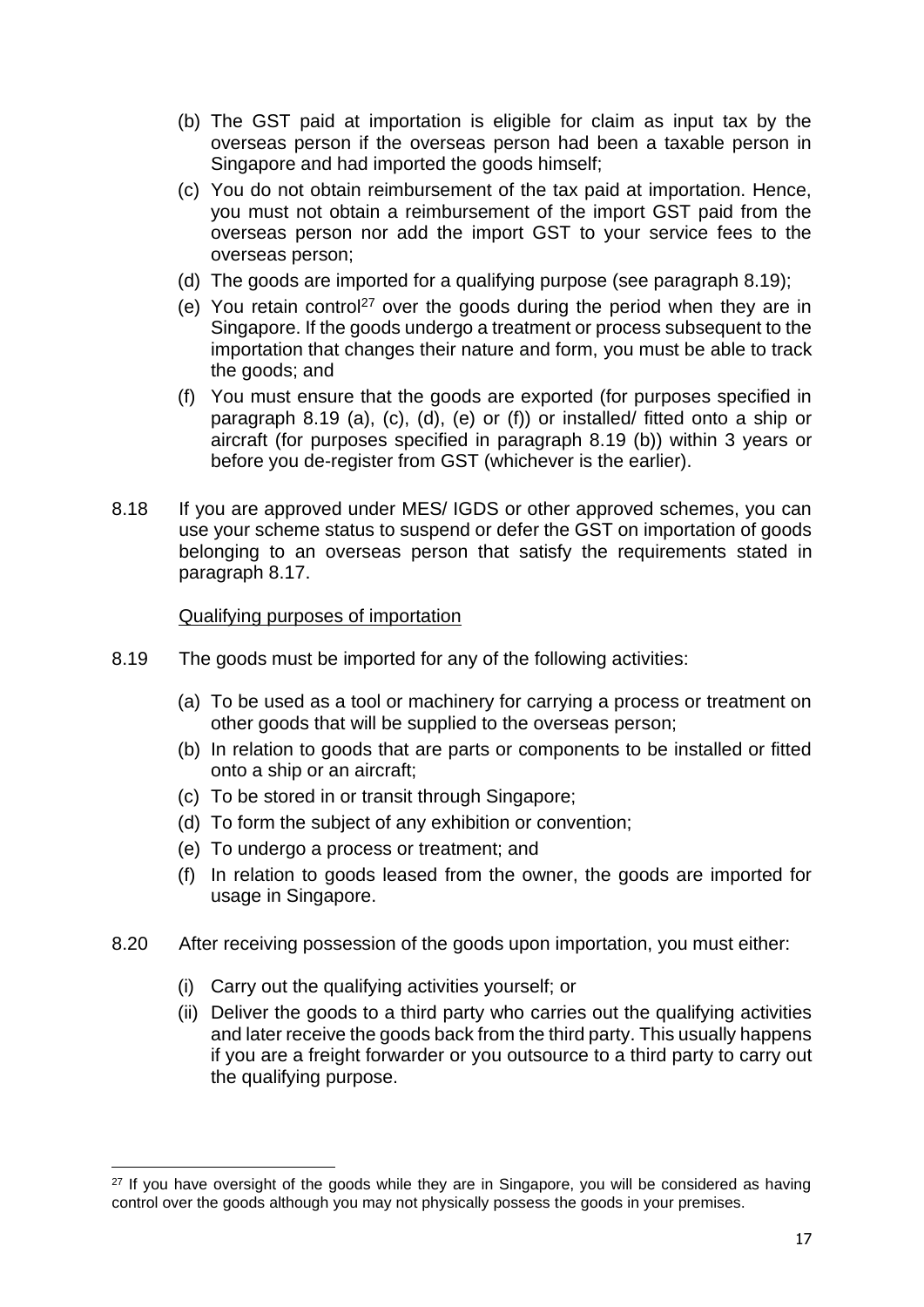#### Reporting and record-keeping requirements

- 8.21 You are required to report such imports and the corresponding GST amount in the GST F5 return under Total Value of Taxable Purchases (Box 5) and Input Tax and Refunds Claimed (Box 7) respectively.<sup>28</sup> If you are approved under a scheme with an import GST suspension feature<sup>29</sup>, the import GST can be suspended. Nevertheless, you are still required to report such imports under Total Value of Taxable Purchases (Box 5) and Total Value of Goods Imported under MES/ other approved schemes (Box 9).
- 8.22 Subsequently, when you export these goods, you are required to report the export in your GST return under Total Value of Zero-rated Supplies (Box 2) in the GST return. You also must maintain the required export documentation $30$ .
- 8.23 You must maintain records of your own imports separately from the imports made on behalf of the overseas principal.

# Implications for failure to satisfy the requirements and de-registration

- 8.24 There may be situations where you had claimed the import GST or had the import GST suspended or deferred on goods belonging to an overseas person but you fail to:
	- carry out the qualifying purpose for which the goods are imported or;
	- receive the goods given to a third party to carry out the qualifying purpose (see paragraph 8.20) or;
	- export the goods or fit or install the goods onto a ship or an aircraft.
- 8.25 In the above situations (including the situation where you de-register from GST while the overseas person's goods are still in your custody and not exported), you can no longer act as a section 33A agent. You are required to repay the Comptroller the import GST claimed, suspended or deferred on the importation of those goods. To do so, you shall account for the amount under Output Tax Due (Box 6) in your GST return. If you have de-registered from GST, the amount should be accounted for under Output Tax Due (Box 6) in your last GST return (GST F8).
- 8.26 However, you are not required to repay the GST claimed or suspended on importation of goods in the following situations:
	- (a) You disposed of the goods due to obsolescence or spoilage or on the instructions of the owner;
	- (b) The goods were lost or destroyed through fire, flood or theft;
	- (c) You supplied the goods on the instructions of the owner and you account for tax on the value of the supply; or

<sup>&</sup>lt;sup>28</sup> For goods imported using IGDS, you should also declare the value of goods imported and the deferred import GST payable in the IGDS Section of your GST return.

<sup>&</sup>lt;sup>29</sup> GST schemes with an import GST suspension feature are MES, A3PL, AISS, ACMT and ARCS.

<sup>&</sup>lt;sup>30</sup> For more information on export documentation to be maintained, please refer to the e-Tax Guide "GST: Guide on Exports".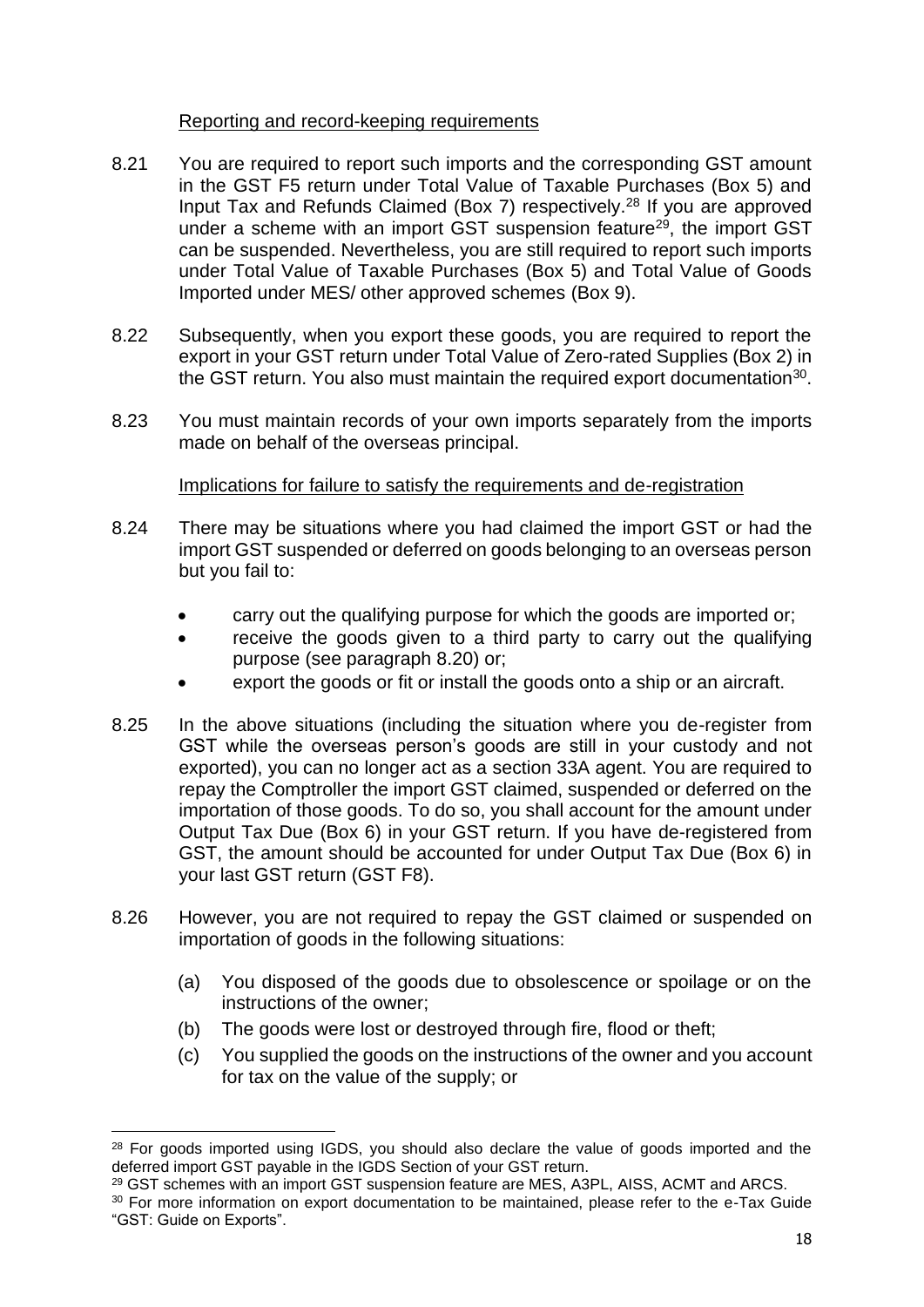(d) You supplied the goods at an exhibition or convention and you account for tax on the value of the supply.<sup>31</sup>

# **Section 33(1) agent**

- 8.27 As a section 33(1) agent for a GST-registered overseas principal, you are responsible for GST obligations of the overseas principal, which include accounting of GST.
- 8.28 You should use the GST registration number of the overseas principal to charge and account for GST on taxable supplies made by the overseas principal.
- 8.29 For goods imported on behalf of the overseas principal, you will use your own Unique Entity Number (UEN) to import the goods. The "Importer" field on the import permit should show "(Your name as the section 33(1) agent) on behalf of (Name of overseas principal)".
- 8.30 You have to report the goods imported on behalf of the GST-registered overseas principal and the corresponding input tax claims in the overseas principal's GST returns.
- 8.31 If you are under Major Exporter Scheme, you are not allowed to use your MES status to import goods on behalf of your overseas principal who is GSTregistered. The overseas principal should apply for MES in his name if he wishes to come under MES. Upon approval, you may use the overseas principal's MES status to import goods belonging to the overseas principal into Singapore. You will use your UEN to import the goods. However, the "Importer" field on the import permit should show "(Your name as the section 33(1) agent) on behalf of (Name of overseas principal)". You cannot use the overseas principal's MES status for the importation of your goods.
- 8.32 If the GST-registered overseas principal is unable to use your UEN to import goods into Singapore because the goods to be imported are controlled goods (e.g. military goods, strategic control goods and etc.) and you do not have the necessary authorisation (advance notification, licence or certificate approval) from the relevant government agencies to import such goods, the non-section 33(1) agent importing the goods must obtain the necessary authorisation from the relevant government agencies $32$ .
- 8.33 The non-section 33(1) agent must not claim the import GST in its GST returns. As the section 33(1) agent, you will continue to be responsible for the GST obligations of the overseas principal for the purpose of importing the controlled goods.

<sup>31</sup> For situations (c) and (d), you are treated as a section 33(2) agent if you import and subsequently supply the goods on behalf of the overseas person. Hence, you are not required to repay the GST on importation which you have claimed/ suspended.

<sup>&</sup>lt;sup>32</sup> For the list of authorisations required, please refer to Singapore Customs website [www.customs.gov.sg/businesses/importing-goods/controlled-and-prohibited-goods-for-import.](http://www.customs.gov.sg/businesses/importing-goods/controlled-and-prohibited-goods-for-import)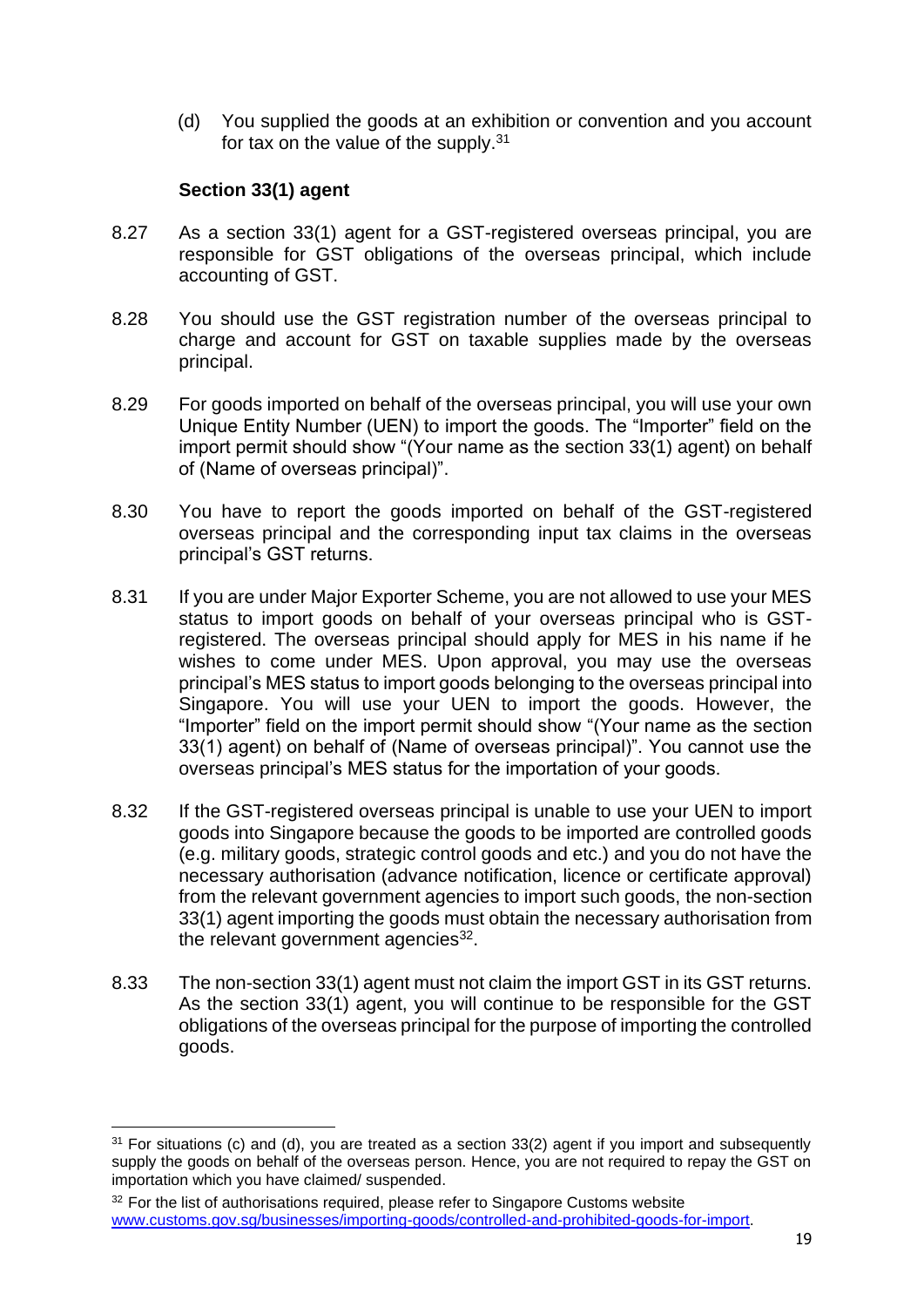- 8.34 The overseas principal must also maintain the following documents to support that it has met the GST input tax conditions:
	- i. Contracts/agreements;
	- ii. Import permit;
	- iii. Evidence of payment of import GST by the GST-registered overseas principal;
	- iv. Transport and shipping documents of imports (e.g. packing list, bill of lading or airway bill etc.);
	- v. Appointment of non-section 33(1) agent as handling agent;
	- vi. Documentation that the GST-registered overseas principal and you do not have the appropriate license; and
	- vii. Declaration letter from non-section 33(1) agent that it will not claim the import GST in its GST returns.
- 8.35 In addition, if the overseas principal is GST-registered under the overseas vendor registration (OVR) pay-only regime, it can choose to appoint a Section 33(2) agent instead to import its goods into Singapore. In such a situation, you, as the section 33(1) agent, do not need to perform any import declaration or GST reporting for the overseas principal since these will be performed by the Section 33(2) agent instead.

#### <span id="page-21-0"></span>**9 Re-importing goods belonging to local persons or GST-registered overseas persons**

- 9.1 With effect from 1 Jan 2015, you can also claim the full GST incurred on the re-import of goods belonging to your local customers or GST-registered overseas customers, which you have previously sent abroad for value-added activities. Examples of such value-added activities are testing, repair, assembly and manufacturing. This is provided for under section 33B and regulation 42B.
- 9.2 If you are approved under the Major Exporter Scheme (MES), Import GST Deferment Scheme (IGDS), Approved Contract Manufacturer and Trader (ACMT) Scheme as an ACMT CM or Approved Refiner and Consolidator Scheme (ARCS) as an Approved Refiner, you can use the import GST suspension/deferment privileges of the schemes to re-import the value-added goods without paying GST.
- 9.3 Please refer to our e-Tax Guide "GST: Claiming of GST on re-import of valueadded goods" for information on the eligibility conditions and requirements.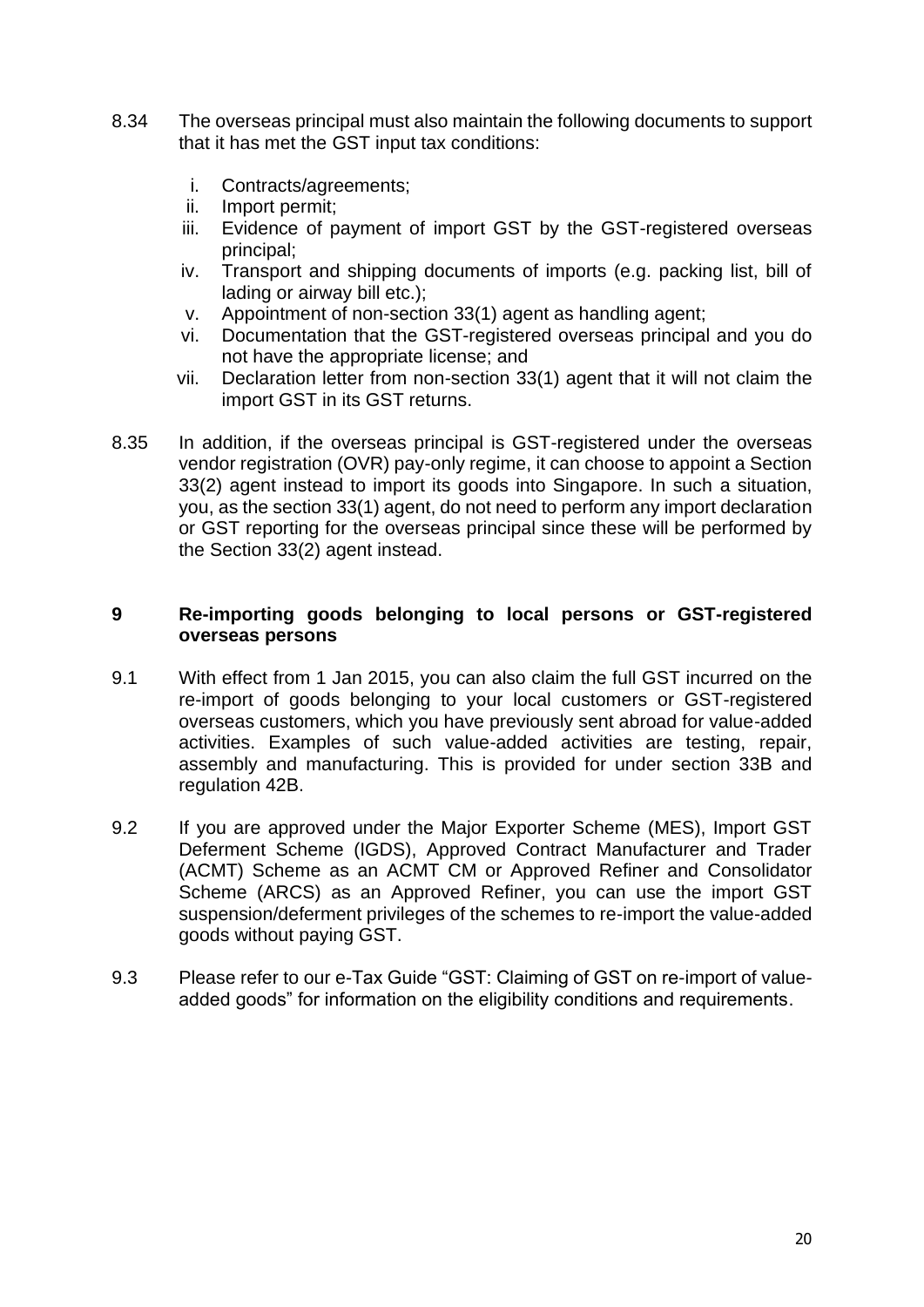# <span id="page-22-0"></span>**10 GST suspended at the point of importation**

## **When will GST be suspended at the point of importation?**

- 10.1 Import GST will be suspended in the following circumstances:
	- (a) Storage of goods in Free Trade Zones (FTZs)
	- (b) Storage of goods in Zero GST Warehouses and Licensed Warehouses
	- (c) Importation of goods under Import Relief
	- (d) Importation of goods under Major Exporter Scheme (MES)
	- (e) Import GST Deferment Scheme (IGDS)
	- (f) Importation of goods under Approved Third Party Logistics (3PL) Company Scheme
	- (g) Approved Contract Manufacturer and Trader (ACMT) Scheme
	- (h) Approved Import GST Suspension Scheme (AISS)
	- (i) Approved Refiner and Consolidator Scheme (ARCS)

#### **Free Trade Zones (FTZs)**

- 10.2 FTZs<sup>33</sup> are designated areas in Singapore where the payment of duties and taxes are suspended when the goods arrive in Singapore.
- 10.3 As the importer, you do not need to pay GST on goods that are imported and stored in FTZs. The payment is made only when goods leave the FTZs and enter customs territory for local consumption. However, GST payment will be suspended if the goods are moved into another FTZ, Zero-GST Warehouse or Licensed Warehouse. Similarly, no GST needs to be paid upon removal from FTZ if you operate under the following schemes:
	- Major Exporter Scheme (MES);
	- Approved Third Party Logistics Company Scheme (3PL);
	- Approved Import GST Suspension Scheme (AISS);
	- Approved Refiner and Consolidator Scheme (ARCS); or
	- Import GST Deferment Scheme (IGDS).
- 10.4 If the overseas goods are removed from FTZ for export (e.g. transhipment), GST is not payable to Singapore Customs and the supply is regarded as outof-scope. The same treatment applies if the overseas goods are supplied within the FTZ (e.g. the overseas goods remain within the FTZ although ownership of the goods has been transferred). However, if the overseas goods are used or consumed within FTZ, GST is payable to Singapore Customs.
- 10.5 For local goods that are removed from FTZ and re-enters customs territory, GST is payable to Singapore Customs unless relief has been granted by Singapore Customs. If the goods are supplied within FTZ, GST is chargeable and needs to be accounted for in the GST return as the supplies are standard-

Administered by Singapore Customs

> Administered by IRAS

<sup>33</sup> For the location of FTZs in Singapore, please visit Singapore Customs website [www.customs.gov.sg.](http://www.customs.gov.sg/)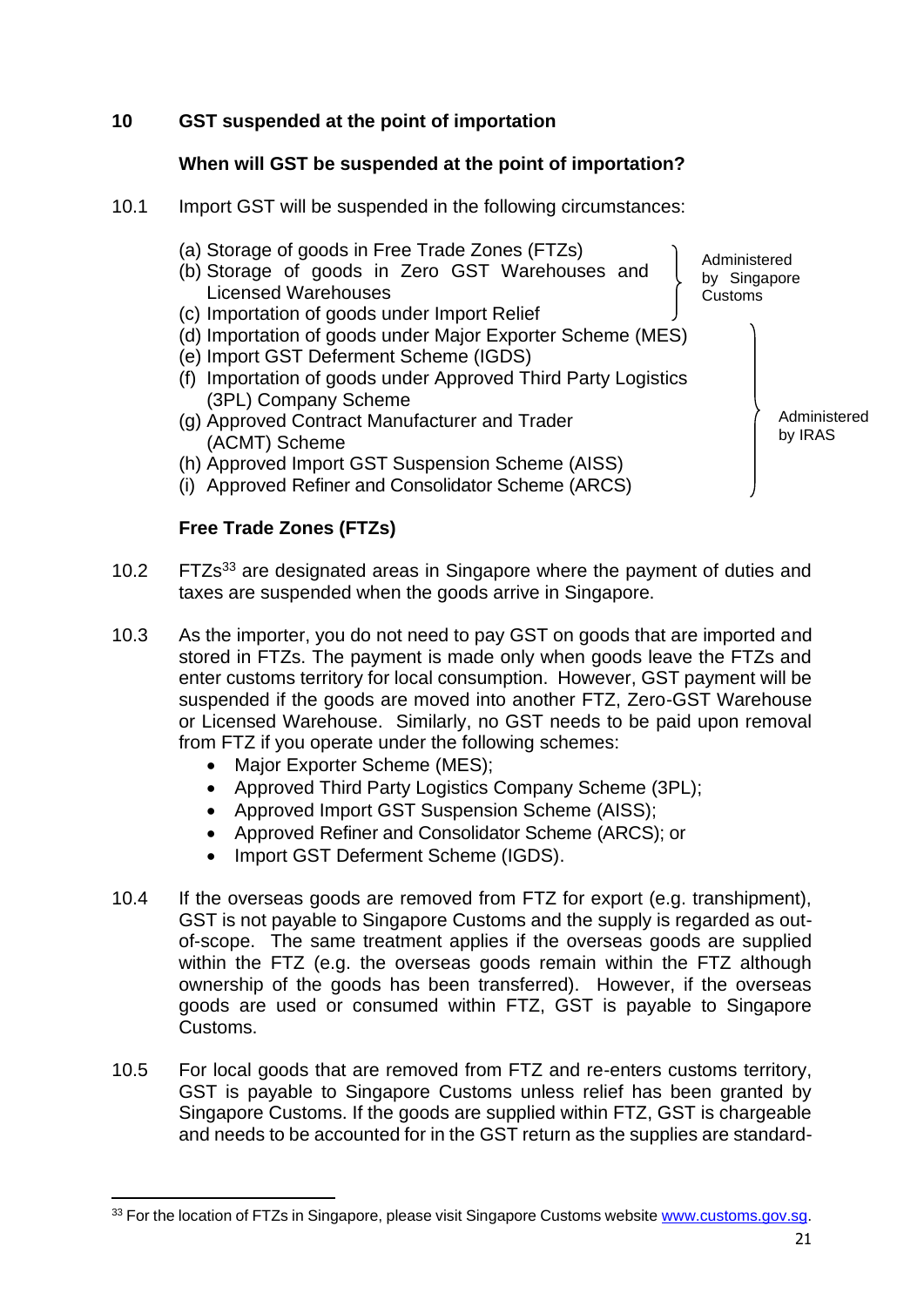rated. However, GST will not be chargeable in the following situations where the goods are:

- intended for export:
- for use or installation on a qualifying ship (whether by way of sale or lease)
- for use as stores or fuel on a qualifying aircraft or a non-qualifying ships; or
- merchandises for sale by retail on a qualifying aircraft or a nonqualifying ship<sup>34</sup>.
- 10.6 Upon removal of the goods, you are required to report the value of goods released for local consumption and the GST paid in your GST return under Total Value of Taxable Purchases (Box 5) and Input Tax and Refund Claims (Box 7) respectively. Subsequent sale of the goods in Singapore has to be accounted for in your GST return under Total Value of Standard-rated Supplies (Box 1) and Output Tax Due (Box 6).
- 10.7 For more details on the GST treatment of goods imported into, supplied in or removed from FTZs, please refer to our e-Tax Guide "GST Guide on Free Trade Zones, Warehouses and Excise Factories".

# **Zero GST (ZG) Warehouses and Licensed Warehouses**

- 10.8 A ZG Warehouse is a designated area approved by Singapore Customs for storing imported non-dutiable goods with GST suspended. The ZG Warehouse may be located anywhere in Singapore. There are three types of licenses, namely Warehouse Type I, Type II and Type III, to cater to the different needs of companies.
- 10.9 A Licensed Warehouse is similar to a ZG Warehouse. It is a designated area approved by Singapore Customs for storing dutiable goods, with duty and GST suspended.
- 10.10 GST and Customs duty are temporarily suspended when dutiable goods such as liquor, tobacco products, motor vehicles and petroleum products are imported and directly stored into a Licensed Warehouse.
- 10.11 For goods imported and stored directly into ZG or Licensed Warehouses, you are still required to report the import value of the goods in Total Value of Taxable Purchases (Box 5) of the GST return, even though the GST is suspended.
- 10.12 If the goods are removed from ZG or Licensed Warehouses for local consumption, GST and/ or duty have to be paid to Singapore Customs via an import permit. Upon removal of the goods, you are required to report the value of goods released for local consumption and the GST paid in your GST return, again (first being upon importation), under Total Value of Taxable Purchases (Box 5) and Input Tax and Refund Claims (Box 7) respectively. Subsequent

<sup>&</sup>lt;sup>34</sup> Please refer to the e-Tax Guides "GST Guide for the Marine Industry" and "GST Guide for the Aerospace Industry" for the definition of 'qualifying ship' and 'qualifying aircraft'. Information on zerorating is also provided in the e-Tax Guides.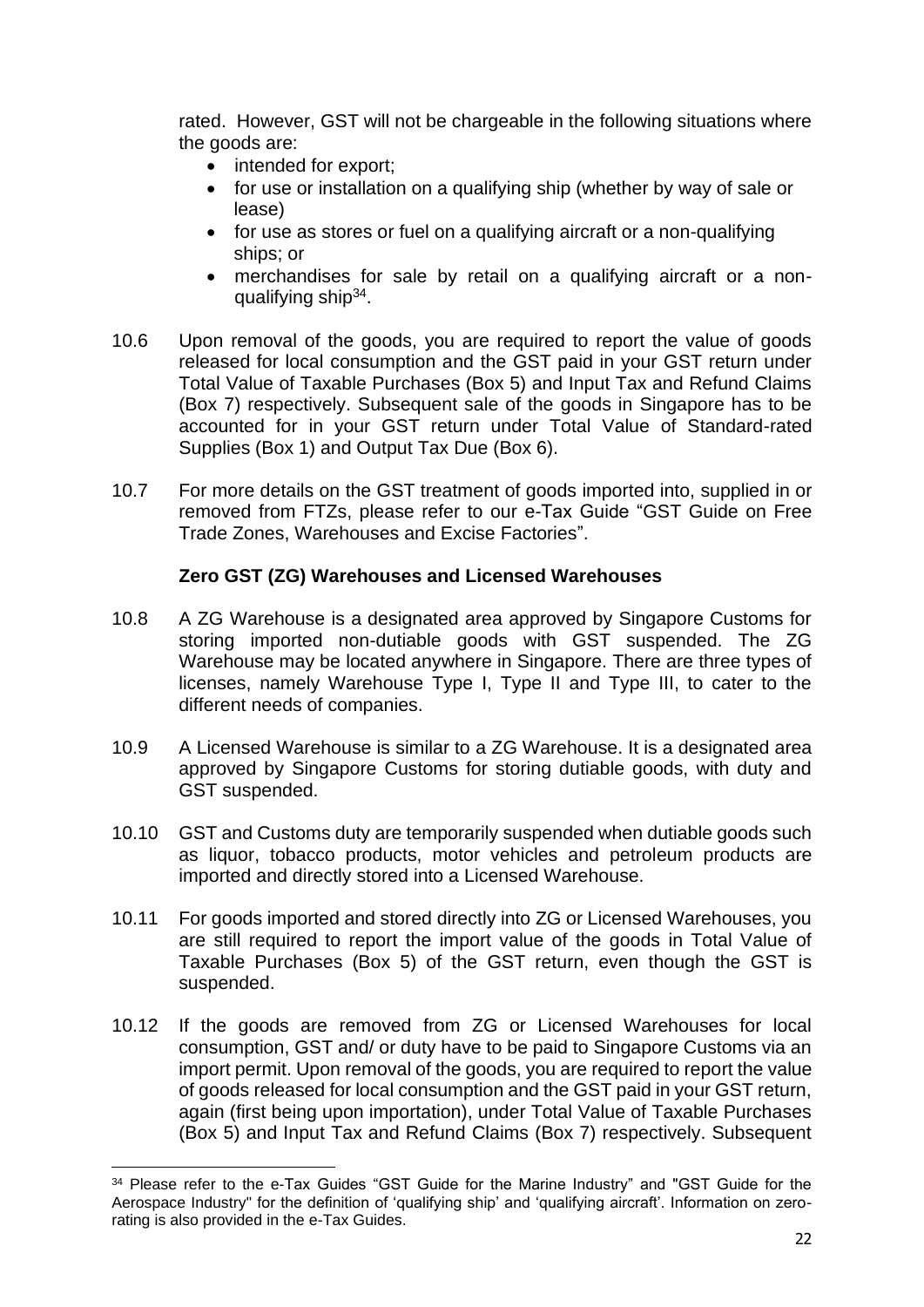sale of the goods in Singapore has to be accounted for in your GST return under Total Value of Standard-rated Supplies (Box 1) and Output Tax Due (Box 6).

- 10.13 If the goods are removed and directly exported from ZG or Licensed Warehouses, you are required to report the export value of the goods in your GST return under Total Value of Zero-rated Supplies (Box 2).
- 10.14 For more details on the GST treatment of goods imported into, supplied in or removed from ZG or Licensed Warehouses, please refer to our e-Tax Guide "GST Guide on Free Trade Zones, Warehouses and Excise Factories".

#### **Import relief**

- 10.15 GST relief may be granted under the GST (Imports Relief) Order 1994, on the importation of certain types of goods subject to conditions and documentation requirements being met. Where the relief is granted, no GST is payable on the import of goods.
- 10.16 Where investment precious metals are imported together with other goods, the value of the investment precious metals should be disregarded when determining whether the value of the import is below an import relief threshold.
- 10.17 Some common scenarios are as follows:
	- (a) Goods, excluding intoxicating liquors and tobacco, imported by air or by post to a total value not exceeding S\$400. Where the value exceeds S\$400<sup>35</sup>, the entire sum would be subject to GST.
	- (b) Goods excluding intoxicating liquors and tobacco, temporarily imported (e.g. to be re-exported within 3 months from the date of importation) for approved purposes such as exhibitions, auctions, fairs, repairs, and stage performances. GST is payable if the goods are sold, disposed of or transferred locally.
	- (c) Goods temporarily exported (with an appropriate export permit) and reimported into Singapore within a specific period.
- 10.18 Import relief is administered by Singapore Customs. For import relief such as those mentioned in 10.17 (a) to (c), you are required to apply for import relief through Singapore Customs before the arrival of goods into Singapore or the export of the goods from Singapore. For qualifying conditions, application procedures and documentation requirements, please contact Singapore Customs.
- 10.19 If you did not apply for the relief before the arrival of goods into Singapore, you would have to pay the import GST. In such a situation, you are allowed

<sup>&</sup>lt;sup>35</sup> With effect from 1 Oct 2012, if IPM is imported together with other goods by air or by post, the value of IPM should be disregarded when determining whether the value of your import exceeds the import relief threshold of \$400.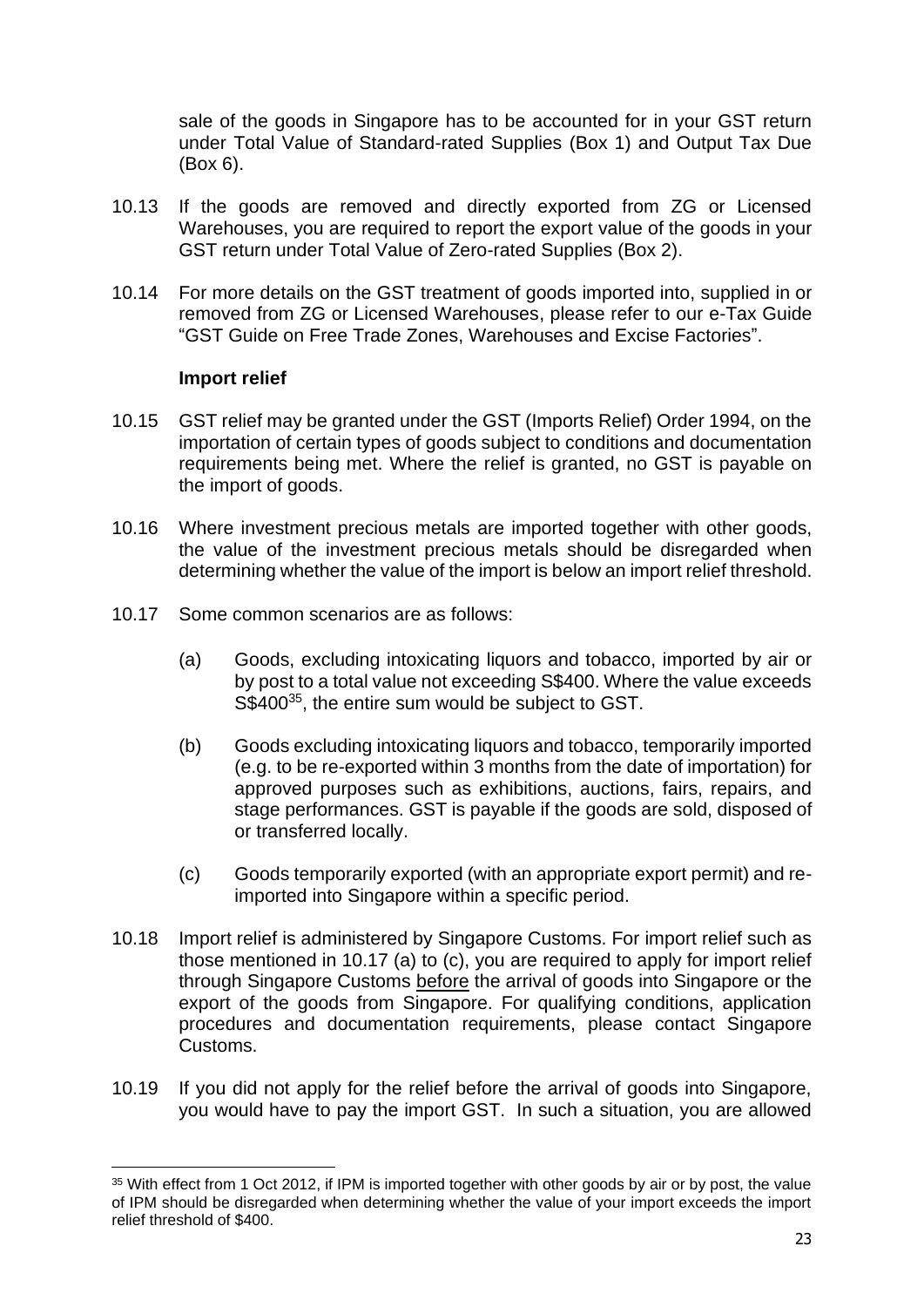to claim input tax incurred in your GST return, subject to all input tax claim conditions being satisfied.

10.20 For goods imported under import relief, although no GST is paid, you are still required to report the import value of the goods in your GST F5 return, under Total Value of Taxable Purchases (Box 5).

#### **Major Exporter Scheme (MES)**

- 10.21 MES is a scheme that suspends the payment of GST at the point of importation of goods. Businesses under the MES scheme can import nondutiable goods without paying GST to Singapore Customs.
- 10.22 If you import goods and export a high percentage of the imported goods, you may face cash flow problem as import GST is payable upfront but is only claimable in the relevant accounting period subject to the input tax claim conditions (Please refer to paragraph 6.1). This scheme helps to alleviate the cash flow problem.
- 10.23 In order to qualify for the MES, your zero-rated supplies must account for more than 50% of the total supplies<sup>36</sup> or the value of the zero-rated supplies must be more than S\$10 million for the past 12 months<sup>37</sup>. You must also satisfy all the other qualifying conditions.
- 10.24 If you are approved under MES, you can use your MES status to:
	- (a) import your own goods in the course or furtherance of your business;
	- (b) import goods belonging to an overseas principal for sale in Singapore or re-export in the capacity of a GST agent under section 33(2) or section 33A of the GST Act;

#### With effect from 1 Jan 2015

- (c) re-import goods belonging to a local customer or GST-registered overseas customer, which you previously sent abroad for value-added activities, under section 33B.
- 10.25 Under MES, you are required to put in place controls and measures to ensure that the value of goods imported using your MES status are declared accurately. For guidelines to rectify errors made on the declaration of ME permits, please refer to paragraphs 7.4, 7.6 and 7.9.
- 10.26 Under MES, if you engage the Air Express Companies (i.e. TNT Express Worldwide (S) Pte Ltd<sup>38</sup>, Federal Express (S) Pte Ltd, United Parcel Service Singapore Pte Ltd or DHL Express (Singapore) Pte Ltd), you will receive an

 $36$  The value of total supplies should exclude (i) supplies received under customer accounting, (ii) imported services subject to reverse charge and (iii) digital services supplied by an electronic marketplace operator on behalf of third-party suppliers

 $37$  The relevant period for calculating the value of supply will be the immediate past financial year or any 12 continuous months within the past 18 calendar months.

<sup>&</sup>lt;sup>38</sup> TNT Express Worldwide (S) Pte Ltd has been amalgamated with Federal Express (S) Pte Ltd with effect from 1 Oct 2021.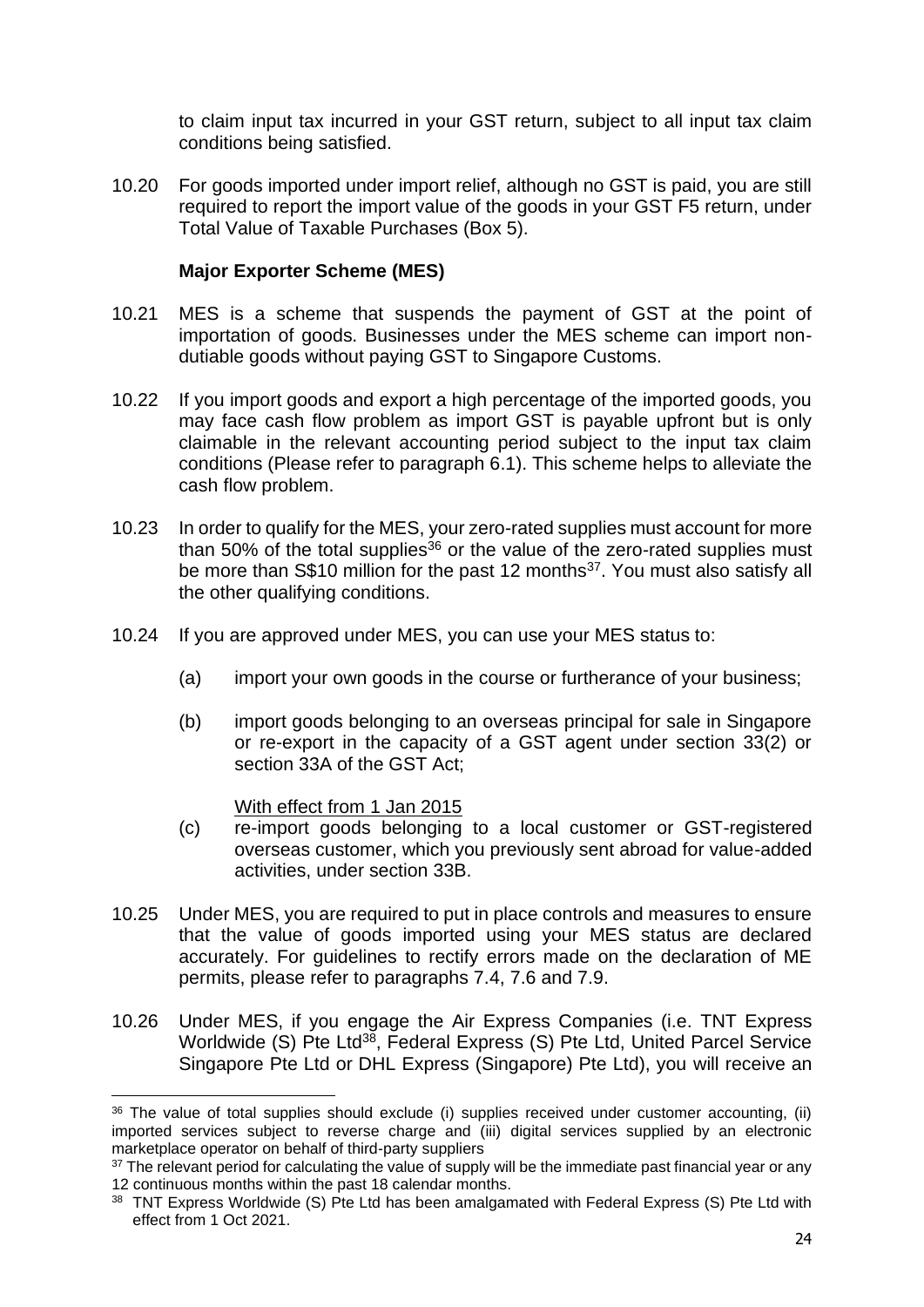**Inward Summary report** stating the details of imports belonging to you on a periodic basis. Alternatively, these companies may issue subsidiary import certificate to you. You may use the Inward Summary report/subsidiary import certificate to declare your MES imports in your GST F5 returns.

10.27 For full details of the scheme, please refer to our e-Tax Guide "GST: Major Exporter Scheme".

# **Import GST Deferment Scheme (IGDS)**

The Import GST Deferment Scheme (IGDS) was implemented to ease the import GST cash flow for GST-registered businesses arising from the time lapse between the payment and claiming of import GST

- 10.28 IGDS allows an approved business to defer the payment of import GST until the submission of the GST return for the prescribed accounting period. This scheme is not applicable to Customs or Excise Duties, which remain payable upfront at the point of importation.
- 10.29 IGDS will apply to both dutiable and non-dutiable goods under the following circumstances:
	- (a) Direct imports into Singapore
	- (b) Imported goods released from Zero-GST/Licensed warehouses for local consumption
	- (c) Local goods released from Excise Factory where a supply has taken place prior to the release
- 10.30 You need to self-assess that you satisfy all the qualifying conditions before applying for the IGDS.
- 10.31 If you are an approved IGDS business, you will account for the deferred import GST in the period the import GST is payable. You can also claim the import GST as input tax in the same period provided you satisfy the input tax conditions listed in paragraph 6.1.
- 10.32 For more information on the scheme, please refer to our e-Tax Guide "GST: Import GST Deferment Scheme".

#### **Other industry specific import suspension schemes**

10.33 There are other schemes that may be applicable to you if you are in the logistics, contract manufacturing, aviation or precious metal refining industries. Please see below for a summary of these schemes.

# **Approved Third Party Logistics (3PL) Company Scheme**

- 10.34 The Approved 3PL Company Scheme caters to GST-registered logistics companies providing value-added activities for their overseas principals in the capacity of a section 33(2) agent. This scheme enhances the competitiveness of an Approved 3PL company by allowing it to:
	- (a) Import goods belonging to itself or its overseas principals without GST payment upon importation.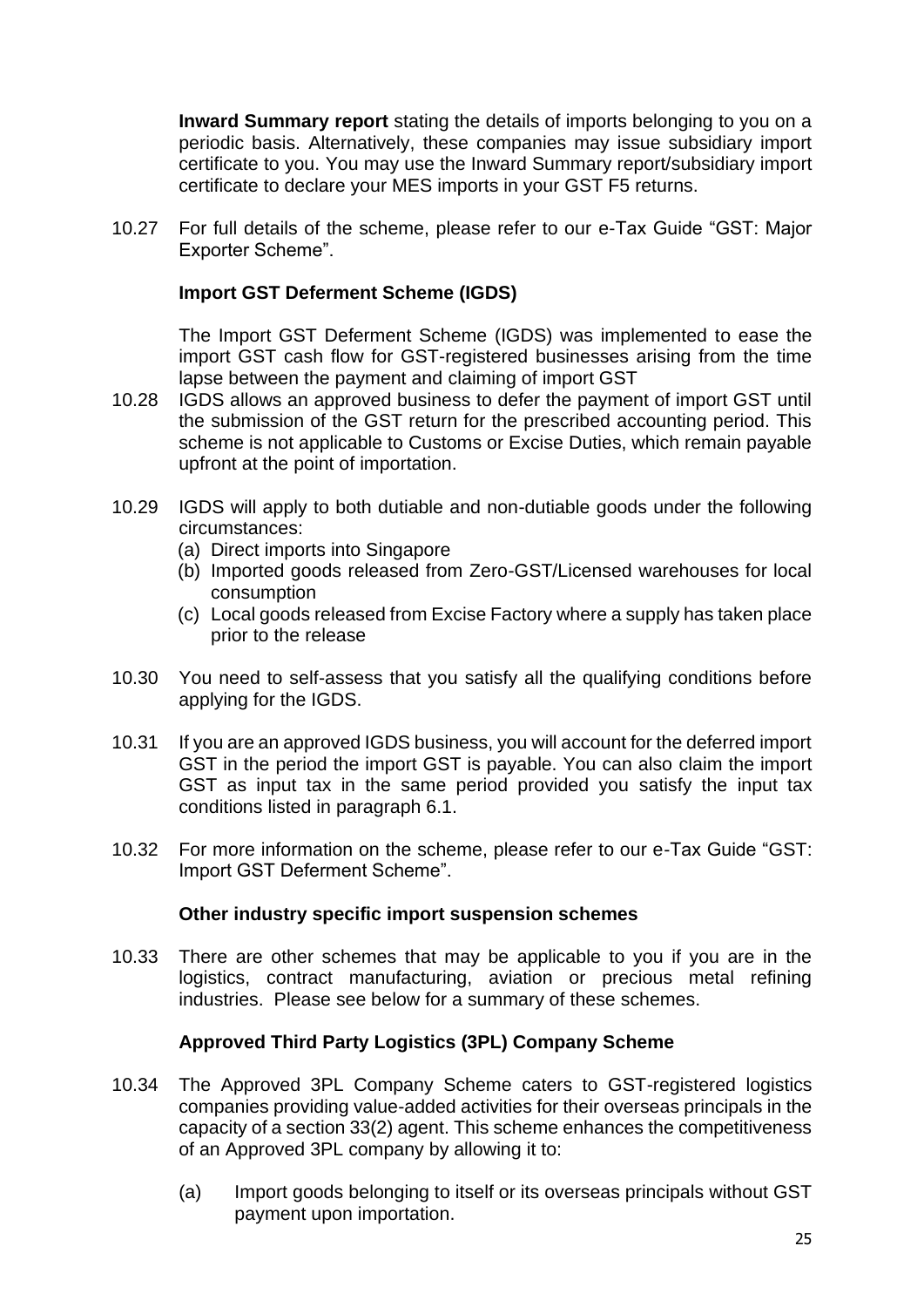- (b) Move the goods to its customers or the customers of its overseas principals who are approved MES traders or to other approved 3PL companies without having to charge GST.
- (c) Remove goods belonging to itself and its overseas principals from a Zero GST warehouse without paying GST.
- 10.35 For more information on the scheme, please refer to our e-Tax Guide "GST: Approved Third Party Logistics Company Scheme".

#### **Approved Contract Manufacturer and Trader Scheme (ACMT)**

- 10.36 The ACMT Scheme is a scheme designed to relieve businesses that have substantial business with non-GST registered overseas customers (e.g. local contract manufacturers) of the need to account for GST on value-added activities performed on the goods of such customers. This scheme is available to contract manufacturers in the semi-conductor, printing industries and Active Pharmaceutical Ingredients (APIs) in the biomedical industry.
- 10.37 ACMT businesses can disregard the supply of value-added service (e.g. processing, assembly and testing services) to their non-GST registered overseas client if the goods they have treated/ processed are:
	- exported;
	- delivered to another ACMT person; or
	- delivered to the final customer of the overseas client.

Consequently, no GST is chargeable on the fees charged to their overseas client.

- 10.38 ACMT businesses can enjoy import GST suspension for the following scenarios:
	- Importation of own goods in the course or furtherance of its business;
	- Importation of goods if it is selling the goods in the capacity as a local agent of an overseas person;
	- Importation of goods if it is exporting the goods (e.g. back to the overseas person) and satisfy other requirements for section 33A agent in paragraph 8.18; and
	- Importation of goods (for example, raw materials) consigned to it by its overseas client on which value-added activities are performed under the ACMT scheme.
	- From 1 Jan 2015, re-importation of goods belonging to a local client or GST-registered overseas client, which were previously sent abroad for value-added activities, under section 33B.
- 10.39 For more information on how the ACMT scheme works and GST reporting requirements, please refer to our e-Tax Guide "GST: Approved Contract Manufacturer and Trader (ACMT) Scheme".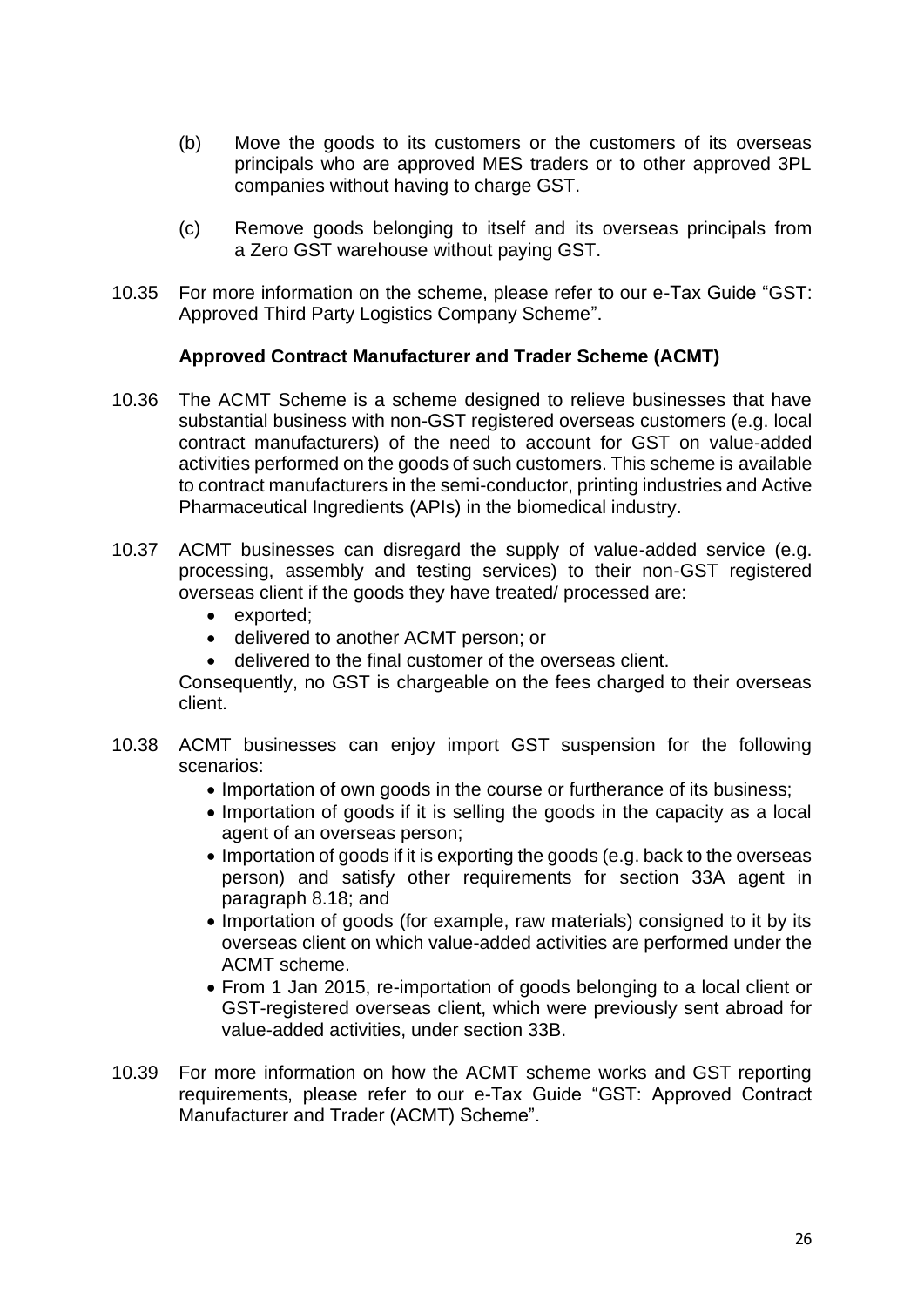## **Approved Import GST Suspension Scheme (AISS)**

- 10.40 This scheme is designed to alleviate the cash flow of businesses in the Aerospace industry.
- 10.41 AISS will allow approved GST-registered businesses in the Aerospace industry to:
	- Import goods into Singapore with GST suspended
	- Remove qualifying aircraft parts from Airport Logistics Park of Singapore (ALPS) or other Free Trade Zones (FTZ) with GST suspended. This is regardless of the origin of the qualifying aircraft parts. They can be new imports, locally manufactured or purchased goods or goods that were previously imported into Singapore.
- 10.42 For more information on the scheme, please refer to our e-Tax Guide "GST Guide for the Aerospace Industry".

## **Approved Refiner and Consolidator Scheme (ARCS)**

- 10.43 This scheme was announced in the 2012 Budget Statement as a measure to ease cash flow and compliance of qualifying refiners and consolidators of investment precious metals in their payment of GST on import and purchase of raw materials.
- 10.44 An Approved Refiner can enjoy import GST suspension for its own goods, goods belonging to an overseas person in its capacity as a section 33(2) or section 33A agent and goods consigned to it by its overseas customer for refining into investment precious metals or precious metals.
- 10.45 From 1 Jan 2015, an Approved Refiner can also enjoy GST suspension on its re-import of goods belonging to a local customer or GST-registered overseas customer, which were previously sent abroad for value-added activities, under section 33B.
- 10.46 An Approved Consolidator can enjoy import GST suspension for its own goods or goods consigned to it by an overseas customer, for the purpose of refining into investment precious metals or precious metals.
- 10.47 For more information on the scheme and how to report goods imported under the scheme, please refer to our e-Tax Guide "GST: Approved Refiner and Consolidator Scheme (ARCS)".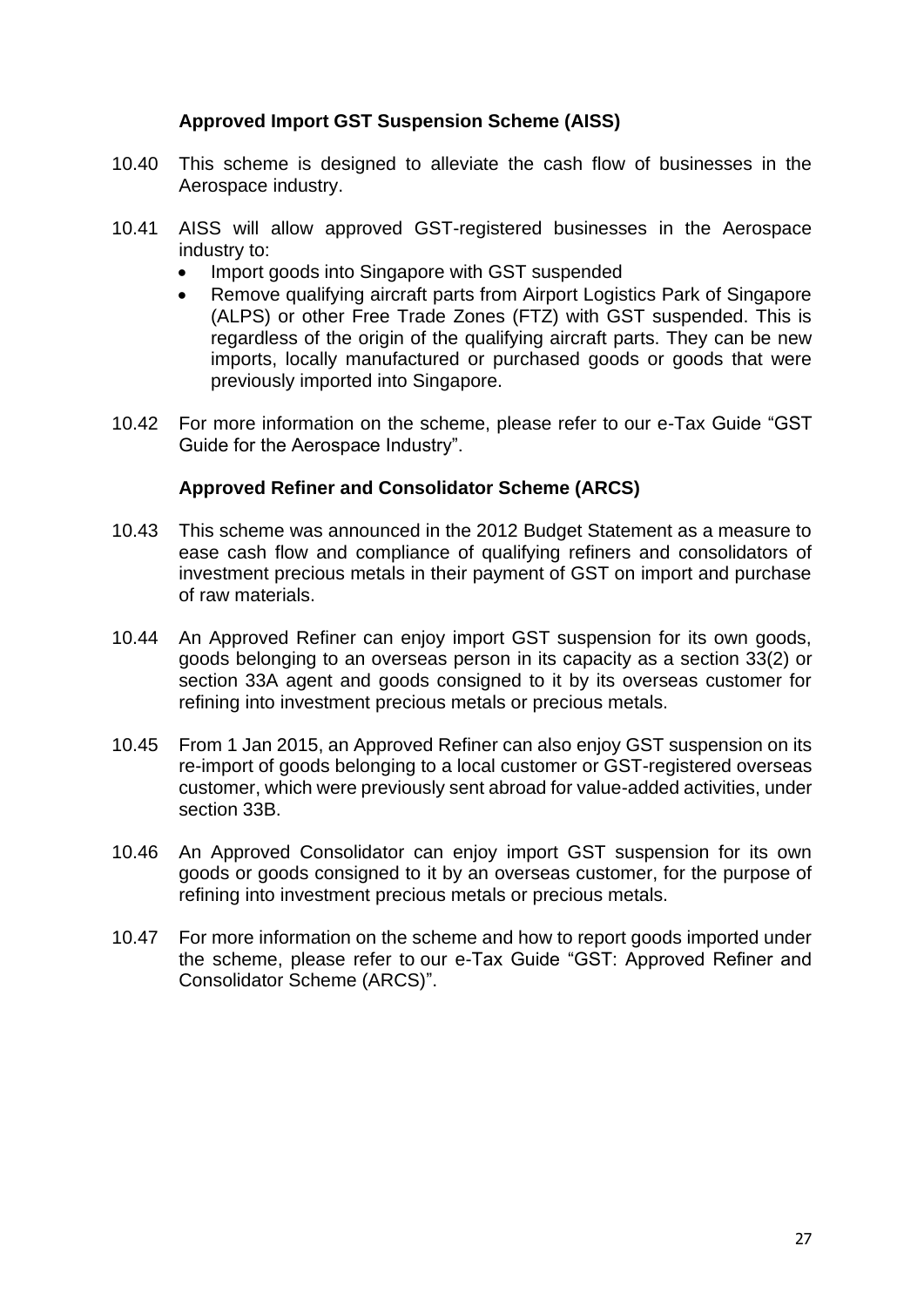# <span id="page-29-0"></span>**11 Contact information**

- 11.1 For enquiries on this e-Tax Guide, please contact us via:
	- myTax Mail at mytax.iras.gov.sg, if you are GST registered, or
	- www.iras.gov.sg > Contact Us > Goods & Services Tax (GST) > General GST enquiries, if you are not GST registered.

You may also chat with us using live chat from 8am to 5pm on weekdays, via www.iras.gov.sg > Contact Us > Goods & Services Tax (GST) > Chat With Us.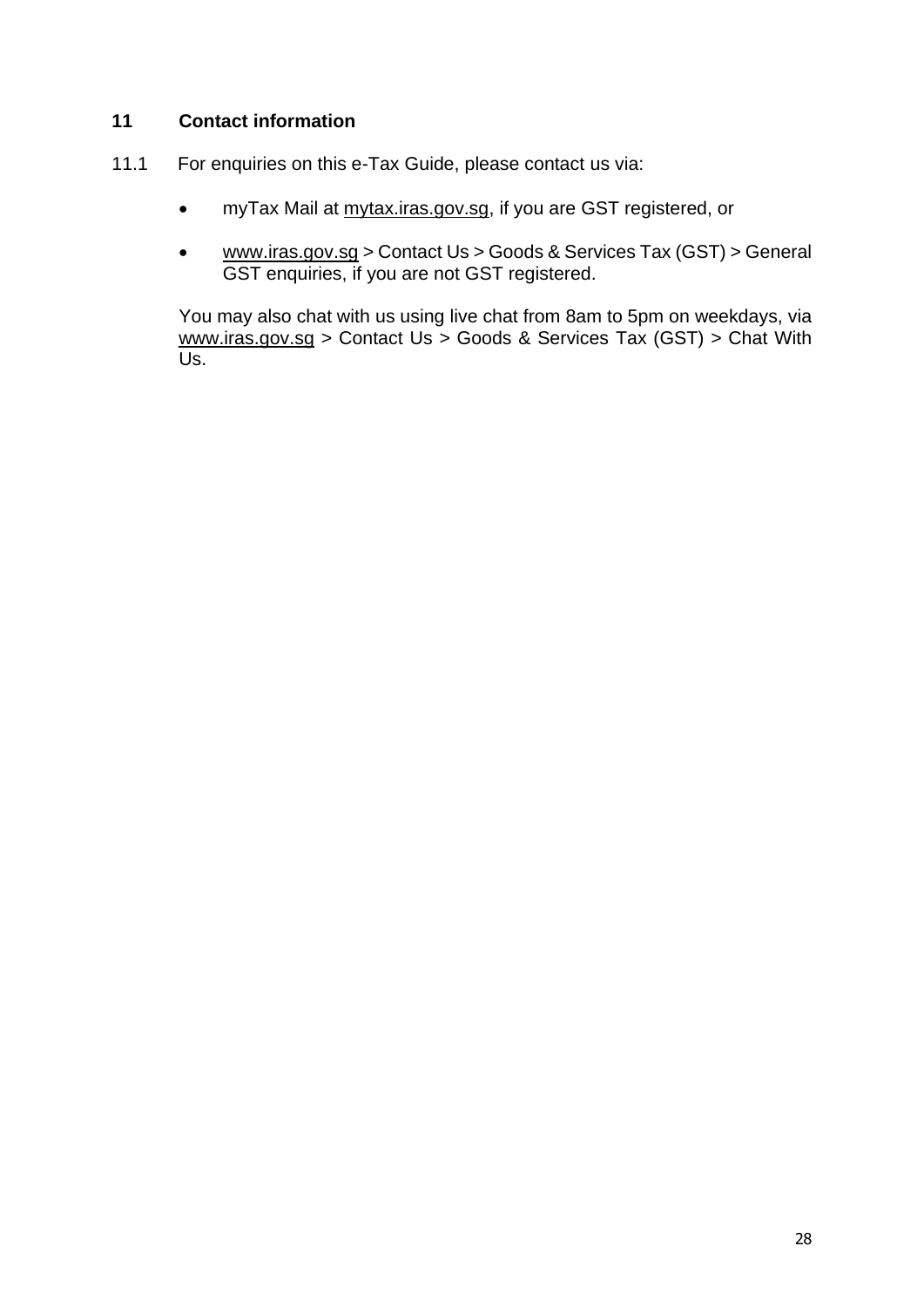# <span id="page-30-0"></span>**12 Updates and amendments**

|   | Date of<br>amendment              | <b>Amendments made</b>                                                                                                                                                                                                                                                                                                                                                           |
|---|-----------------------------------|----------------------------------------------------------------------------------------------------------------------------------------------------------------------------------------------------------------------------------------------------------------------------------------------------------------------------------------------------------------------------------|
| 1 | 29 Nov 2013                       | (i) Editorial changes to the guide<br>(ii) Inserted paragraphs 8.10 to 8.14                                                                                                                                                                                                                                                                                                      |
| 2 | 22 Dec 2014                       | (i) Editorial changes to the guide<br>(ii) Inserted paragraphs $9.1$ to $9.3$ , $10.24(c)$ and<br>10.46<br>(iii) Inserted additional point in paragraph 10.39                                                                                                                                                                                                                    |
| 3 | 17 Jun 2015<br>and 13 Jul<br>2015 | (i) Editorial changes to the guide<br>(ii) Inserted paragraphs 5.7 and 5.8 including<br>Examples 1 and 2<br>(iii) Inserted paragraphs 8.15 to 8.17                                                                                                                                                                                                                               |
| 4 | 11 Feb 2016                       | (i) Replace "GST Guide on the Marine Industry-<br>2010 Budget Changes" in footnote 32 with new<br>"GST Guide for the Marine Industry".                                                                                                                                                                                                                                           |
| 5 | 22 Oct 2019                       | (i) Amended paragraphs $3.4, 3.6, 8.1,$ and $8.17$ and<br>inserted paragraph 8.36 to explain application of<br>Section 33(2) for overseas persons registered<br>under overseas vendor registration (OVR) pay-<br>only regime<br>(ii) Inserted footnote 34 to clarify definition of 'total<br>supplies' for MES purpose<br>(iii) Deleted paragraph 8.3 on outdated rules relating |
|   |                                   | to Section 33(2) agent<br>(iv) Other editorial changes                                                                                                                                                                                                                                                                                                                           |
| 6 | 20 Jan 2021                       | (i) Amended paragraphs 8.32 and 8.33 to remove<br>the requirement for overseas principal to obtain<br>approval from Singapore Customs and to ensure<br>that the non-section 33(1) agent has the<br>necessary authorisation from relevant<br>government agencies                                                                                                                  |
|   |                                   | (ii) Inserted footnote 31 to provide the link to<br>Singapore Customs website for list of<br>authorisations                                                                                                                                                                                                                                                                      |
|   |                                   | (iii) Inserted paragraph 8.33 to be clear that the non-<br>Section 33(1) agent cannot claim the import GST                                                                                                                                                                                                                                                                       |